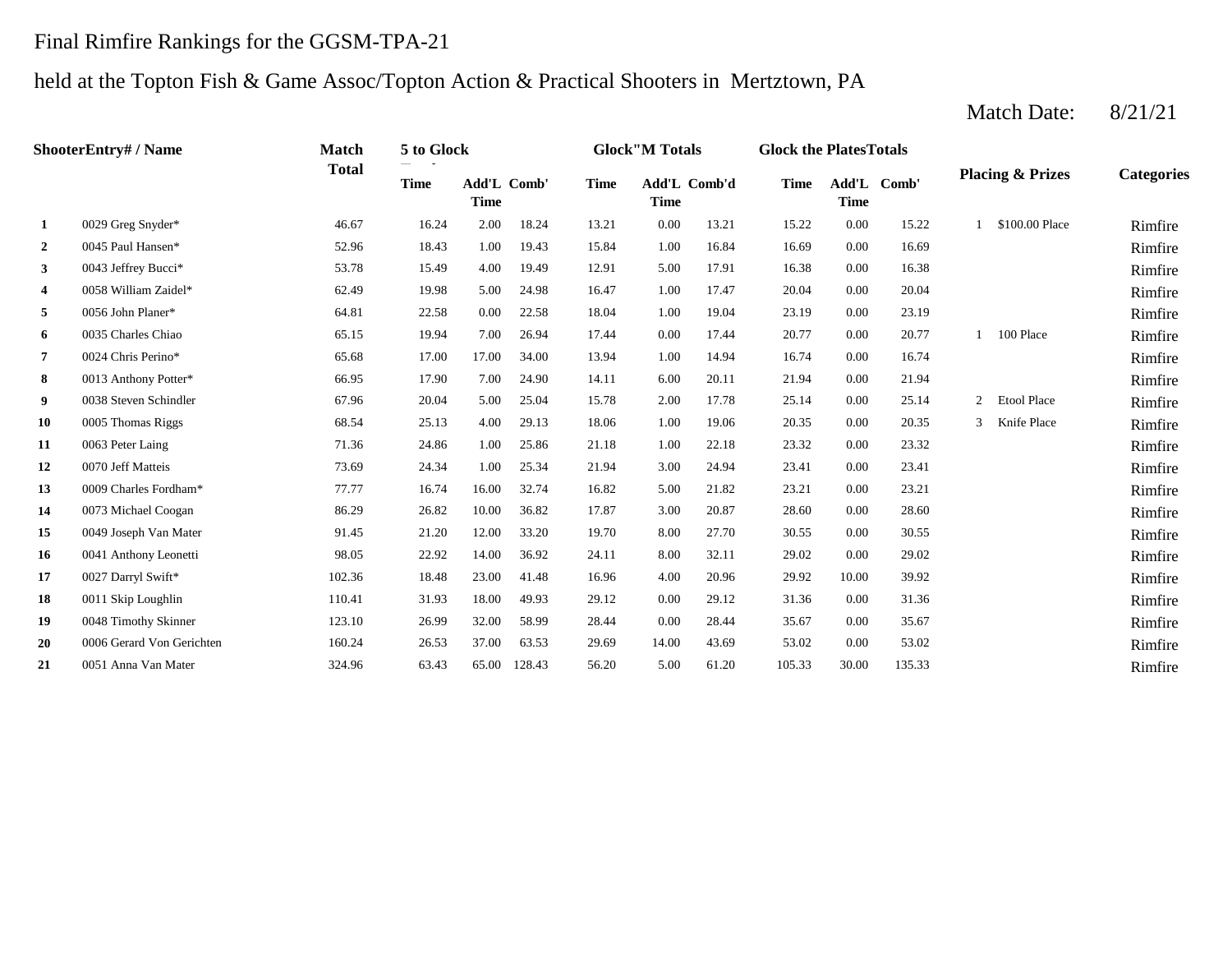#### Final GLOCK Girls Rankings for the GGSM-TPA-21

### held at the Topton Fish & Game Assoc/Topton Action & Practical Shooters in Mertztown, PA

#### **2** 3.00 22.68 0008 Danielle Evans\* 79.50 25.98 7.00 32.98 20.84 23.84 **3** 4.00 26.92 11.00 152 Nicole Figueroa **90.98** 26.06 17.00 43.06 22.92 4.00 26.92 21.00 0.00 **4** 0069 Vickie Matteis **107.79** 25.37 17.00 42.37 25.92 13.00 38.92 26.50 **5** 2.00 **1** 2.00 **2.17** 2.00 **32.17** 34.73 **6** 12.00 37.80 **12.00** 37.80 **131.26** 27.23 27.00 54.23 25.80 12.00 37.80 39.23 **7** 5.00 **40.80** 50.27 **148.49** 41.42 16.00 **57.42** 35.80 5.00 40.80 50.27 **8** 8.00 40.49 57.99 **8.00 15 Sage Miller** 151.56 151.56 37.08 16.00 53.08 32.49 8.00 40.49 57.99 **9** 8.00 47.86 48.76 8.00 47.86 48.76 8.00 47.86 **40.04** 15.00 55.04 59.86 8.00 47.86 48.76 8.00 **10** 0002 Marina Estevez **183.87** 19.14 44.00 63.14 13.85 48.00 61.85 48.88 10.00 58.88 **11** 0016 Jordan Thompson 250.69 42.34 60.00 102.34 44.78 18.00 62.78 65.57 20.00 85.57 **12** 0040 Sophia Poorman 436.36 50.26 79.00 129.26 70.61 53.00 123.61 93.49 90.00 183.49 2 year membership re 48.76 0.00 57.99 40.80 50.27 0.00 50.27 25.80 12.00 37.80 39.23 0.00 39.23 32.17 34.73 0.00 34.73 3 Knife Place 0.00 26.50 2 Etool Place 21.00 1 100 Place 0.00 22.68 20.90 1 100 Place 30.63 24.24 1.00 25.24 20.90 0.00 **Add'L Comb'd Time Add'L Time Time** Add'L Comb' **1** 0037 Ann Young\* 76.77 25.63 5.00 **ShooterEntry# / Name Match Total 5 to Glock Time Glock"M Totals Glock the PlatesTotals Placing & Prizes Time Add'L Time** Add'L Comb' **Time**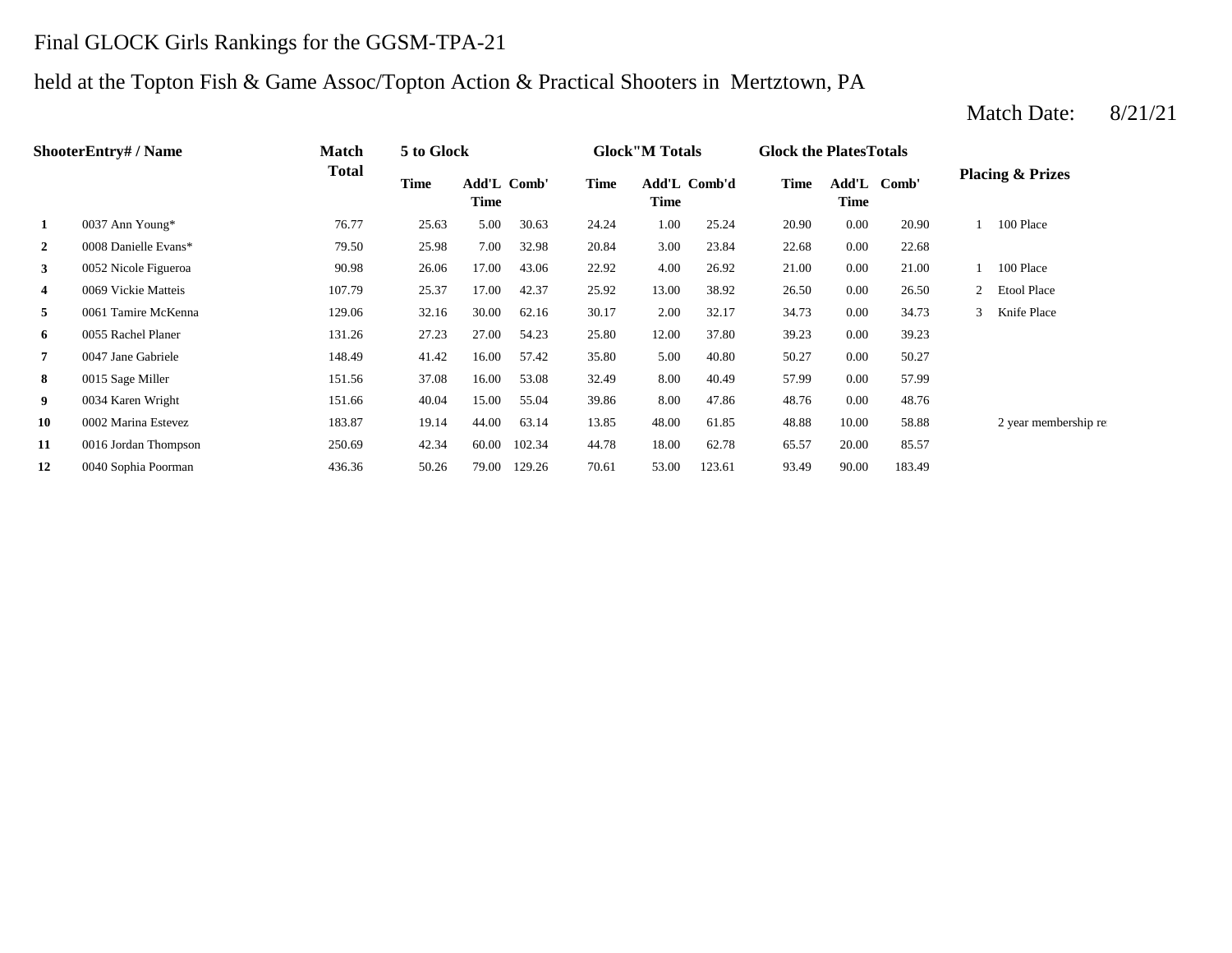## Final Pocket GLOCKS Rankings for the GGSM-TPA-21

## held at the Topton Fish & Game Assoc/Topton Action & Practical Shooters in Mertztown, PA

|                  | <b>ShooterEntry# / Name</b> | <b>Match</b> | 5 to Glock  |                     |       |             | <b>Glock</b> "M Totals      |       | <b>Glock the PlatesTotals</b> |                                          |        |                              |
|------------------|-----------------------------|--------------|-------------|---------------------|-------|-------------|-----------------------------|-------|-------------------------------|------------------------------------------|--------|------------------------------|
|                  |                             | <b>Total</b> | <b>Time</b> | Add'L Comb'<br>Time |       | <b>Time</b> | Add'L Comb'd<br><b>Time</b> |       | <b>Time</b>                   | $\mathbf{Add}'\mathbf{L}$<br><b>Time</b> | Comb'  | <b>Placing &amp; Prizes</b>  |
| 1                | 0003 Harry Russell*         | 43.07        | 12.58       | 2.00                | 14.58 | 12.50       | 1.00                        | 13.50 | 14.99                         | 0.00                                     | 14.99  | <b>Pistol Place</b>          |
| $\boldsymbol{2}$ | 0057 Greg Snyder*           | 44.49        | 11.85       | 2.00                | 13.85 | 10.89       | 3.00                        | 13.89 | 16.75                         | 0.00                                     | 16.75  |                              |
| 3                | 0046 Paul Hansen*           | 45.62        | 14.60       | 0.00                | 14.60 | 11.83       | 1.00                        | 12.83 | 18.19                         | 0.00                                     | 18.19  |                              |
| 4                | 0028 Darryl Swift*          | 51.41        | 15.04       | 0.00                | 15.04 | 13.35       | 0.00                        | 13.35 | 23.02                         | 0.00                                     | 23.02  |                              |
| 5                | 0018 Rodney Leeber*         | 51.75        | 12.64       | 5.00                | 17.64 | 12.38       | 1.00                        | 13.38 | 20.73                         | 0.00                                     | 20.73  |                              |
| 6                | 0044 Jeffrey Bucci*         | 52.00        | 12.07       | 6.00                | 18.07 | 9.66        | 0.00                        | 9.66  | 14.27                         | 10.00                                    | 24.27  |                              |
| 7                | 0010 Charles Fordham*       | 52.04        | 13.85       | 6.00                | 19.85 | 15.12       | 0.00                        | 15.12 | 17.07                         | 0.00                                     | 17.07  |                              |
| 8                | 0059 William Zaidel*        | 57.11        | 15.45       | 6.00                | 21.45 | 14.20       | 0.00                        | 14.20 | 21.46                         | 0.00                                     | 21.46  |                              |
| 9                | 0036 Tome Young*            | 73.68        | 14.73       | 12.00               | 26.73 | 15.22       | 5.00                        | 20.22 | 26.73                         | 0.00                                     | 26.73  |                              |
| 10               | 0064 Edward Zebedies Jr     | 75.27        | 18.47       | 2.00                | 20.47 | 14.54       | 5.00                        | 19.54 | 35.26                         | 0.00                                     | 35.26  | 100 Place                    |
| 11               | 0066 Alan Brooks Jr.*       | 83.11        | 13.56       | 5.00                | 18.56 | 16.06       | 0.00                        | 16.06 | 28.49                         | 20.00                                    | 48.49  |                              |
| 12               | 0071 Jeff Matteis           | 86.97        | 18.82       | 10.00               | 28.82 | 18.14       | 3.00                        | 21.14 | 27.01                         | 10.00                                    | 37.01  | <b>Etool Place</b><br>2      |
| 13               | 0053 Jeff Detrick           | 93.38        | 14.66       | 11.00               | 25.66 | 10.40       | 5.00                        | 15.40 | 32.32                         | 20.00                                    | 52.32  | $\mathcal{R}$<br>Knife Place |
| 14               | 0032 Cyrus Tanaka           | 94.06        | 11.89       | 13.00               | 24.89 | 12.84       | 2.00                        | 14.84 | 24.33                         | 30.00                                    | 54.33  |                              |
| 15               | 0001 Colin Mullen           | 102.79       | 18.61       | 3.00                | 21.61 | 17.74       | 0.00                        | 17.74 | 33.44                         | 30.00                                    | 63.44  | 50 Random                    |
| 16               | 0033 Karen Wright           | 113.16       | 19.37       | 5.00                | 24.37 | 20.45       | 1.00                        | 21.45 | 37.34                         | 30.00                                    | 67.34  |                              |
| 17               | 0022 Douglas Henderson      | 136.47       | 22.70       | 16.00               | 38.70 | 16.14       | 12.00                       | 28.14 | 29.63                         | 40.00                                    | 69.63  | 2 year membership re         |
| 18               | 0062 Edmund Waldick         | 263.79       | 14.23       | 13.00               | 27.23 | 15.37       | 12.00                       | 27.37 | 39.19                         | 170.00                                   | 209.19 |                              |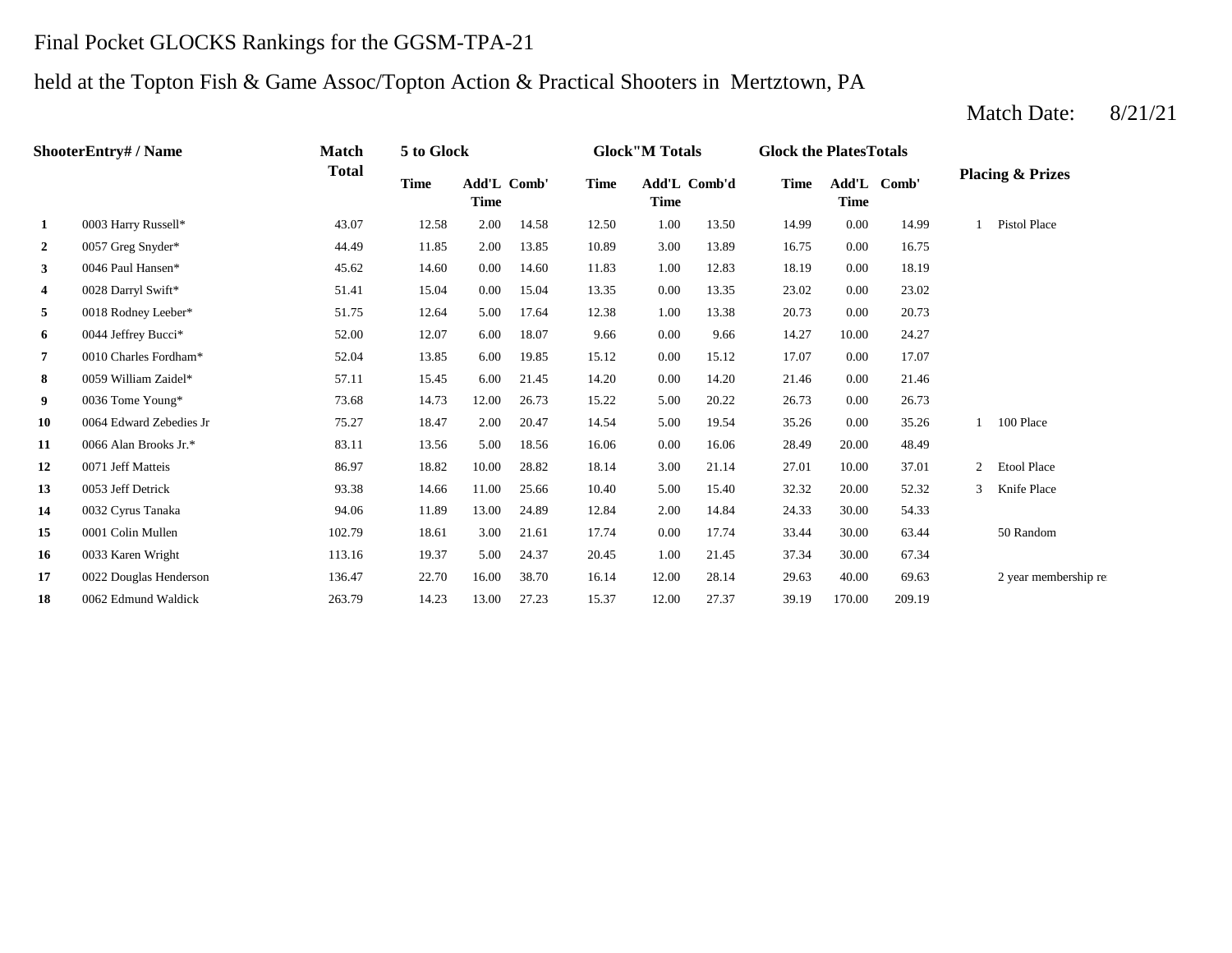### Final Stock MOS Rankings for the GGSM-TPA-21

## held at the Topton Fish & Game Assoc/Topton Action & Practical Shooters in Mertztown, PA

|              | ShooterEntry# / Name   | Match        | 5 to Glock  |                            |       |             | <b>Glock</b> "M Totals |              | <b>Glock the PlatesTotals</b> |                            |       |                |                             |
|--------------|------------------------|--------------|-------------|----------------------------|-------|-------------|------------------------|--------------|-------------------------------|----------------------------|-------|----------------|-----------------------------|
|              |                        | <b>Total</b> | <b>Time</b> | Add'L Comb'<br><b>Time</b> |       | <b>Time</b> | <b>Time</b>            | Add'L Comb'd | <b>Time</b>                   | Add'L Comb'<br><b>Time</b> |       |                | <b>Placing &amp; Prizes</b> |
| 1            | 0030 Greg Snyder*      | 41.48        | 15.68       | 1.00                       | 16.68 | 13.57       | 0.00                   | 13.57        | 11.23                         | 0.00                       | 11.23 |                | 100 Place                   |
| $\mathbf{2}$ | 0031 Jimmy Sheu*       | 44.87        | 14.22       | 3.00                       | 17.22 | 12.58       | 2.00                   | 14.58        | 13.07                         | 0.00                       | 13.07 |                |                             |
| 3            | 0004 Harry Russell*    | 47.76        | 18.42       | 2.00                       | 20.42 | 14.60       | 0.00                   | 14.60        | 12.74                         | 0.00                       | 12.74 |                |                             |
| 4            | 0067 Alan Brooks Jr.*  | 49.62        | 18.44       | 1.00                       | 19.44 | 15.24       | 0.00                   | 15.24        | 14.94                         | 0.00                       | 14.94 |                |                             |
| 5            | 0021 Roger Read*       | 52.63        | 14.34       | 6.00                       | 20.34 | 13.40       | 4.00                   | 17.40        | 14.89                         | 0.00                       | 14.89 |                |                             |
| 6            | 0065 Darryl Swift*     | 58.31        | 17.87       | 8.00                       | 25.87 | 15.00       | 1.00                   | 16.00        | 16.44                         | 0.00                       | 16.44 |                |                             |
| 7            | 0060 William Zaidel*   | 58.37        | 20.00       | 5.00                       | 25.00 | 15.28       | 4.00                   | 19.28        | 14.09                         | 0.00                       | 14.09 |                |                             |
| 8            | 0054 Jeff Detrick      | 64.82        | 20.22       | 4.00                       | 24.22 | 13.84       | 7.00                   | 20.84        | 19.76                         | 0.00                       | 19.76 |                | 100 Place                   |
| 9            | 0039 Steven Schindler  | 69.73        | 23.33       | 4.00                       | 27.33 | 19.53       | 3.00                   | 22.53        | 19.87                         | 0.00                       | 19.87 | $\overline{2}$ | <b>Etool Place</b>          |
| 10           | 0020 Patrick Masi      | 69.93        | 17.55       | 12.00                      | 29.55 | 16.15       | 3.00                   | 19.15        | 21.23                         | 0.00                       | 21.23 | 3              | Knife Place                 |
| 11           | 0014 Todd Miller       | 77.38        | 22.50       | 7.00                       | 29.50 | 18.03       | 9.00                   | 27.03        | 20.85                         | 0.00                       | 20.85 |                | 50 Random                   |
| 12           | 0012 Skip Loughlin     | 85.97        | 31.03       | 6.00                       | 37.03 | 26.02       | 1.00                   | 27.02        | 21.92                         | 0.00                       | 21.92 |                |                             |
| 13           | 0050 Joseph Van Mater  | 89.16        | 23.65       | 15.00                      | 38.65 | 22.62       | 2.00                   | 24.62        | 25.89                         | 0.00                       | 25.89 |                |                             |
| 14           | 0007 Stephen Shearin   | 103.00       | 27.38       | 17.00                      | 44.38 | 23.33       | 1.00                   | 24.33        | 34.29                         | 0.00                       | 34.29 |                |                             |
| 15           | 0042 Anthony Leonetti  | 111.44       | 25.91       | 34.00                      | 59.91 | 24.35       | 7.00                   | 31.35        | 20.18                         | 0.00                       | 20.18 |                | Pistol Random               |
| 16           | 0019 Zachary Shepherd  | 119.19       | 22.16       | 38.00                      | 60.16 | 19.08       | 12.00                  | 31.08        | 27.95                         | 0.00                       | 27.95 |                |                             |
| 17           | 0068 Jon Miller        | 125.74       | 36.59       | 18.00                      | 54.59 | 27.47       | 5.00                   | 32.47        | 38.68                         | 0.00                       | 38.68 |                |                             |
| 18           | 0072 Joshua Itkin      | 137.54       | 19.51       | 68.00                      | 87.51 | 18.74       | 6.00                   | 24.74        | 25.29                         | 0.00                       | 25.29 |                |                             |
| 19           | 0017 Anthony Luzynski  | 143.29       | 40.03       | 18.00                      | 58.03 | 33.75       | 0.00                   | 33.75        | 41.51                         | 10.00                      | 51.51 |                |                             |
| 20           | 0023 Douglas Henderson | 159.12       | 26.65       | 32.00                      | 58.65 | 21.56       | 8.00                   | 29.56        | 30.91                         | 40.00                      | 70.91 |                |                             |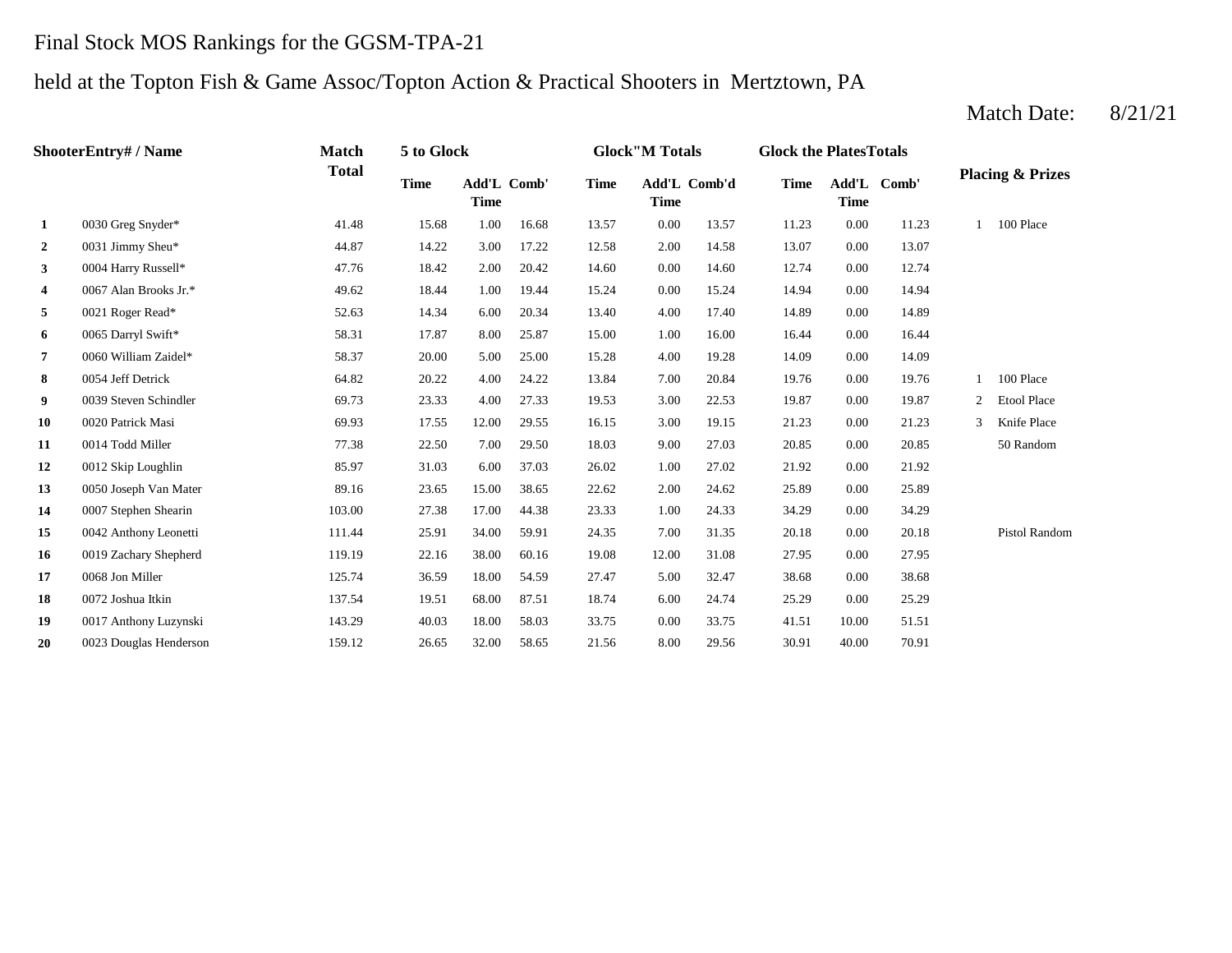Match Date:

**The following scores have not been included in the above results due to administrative issues or scoring errors Please call the GSSF office (770) 437-4718 as soon as possible for further clarification. Thank you.**

**Shooters who did not finish the match...**

**Shooters who did not show**

**0**

**9/22/2021 10:57:53 AM Unlimited Mertztown, PA**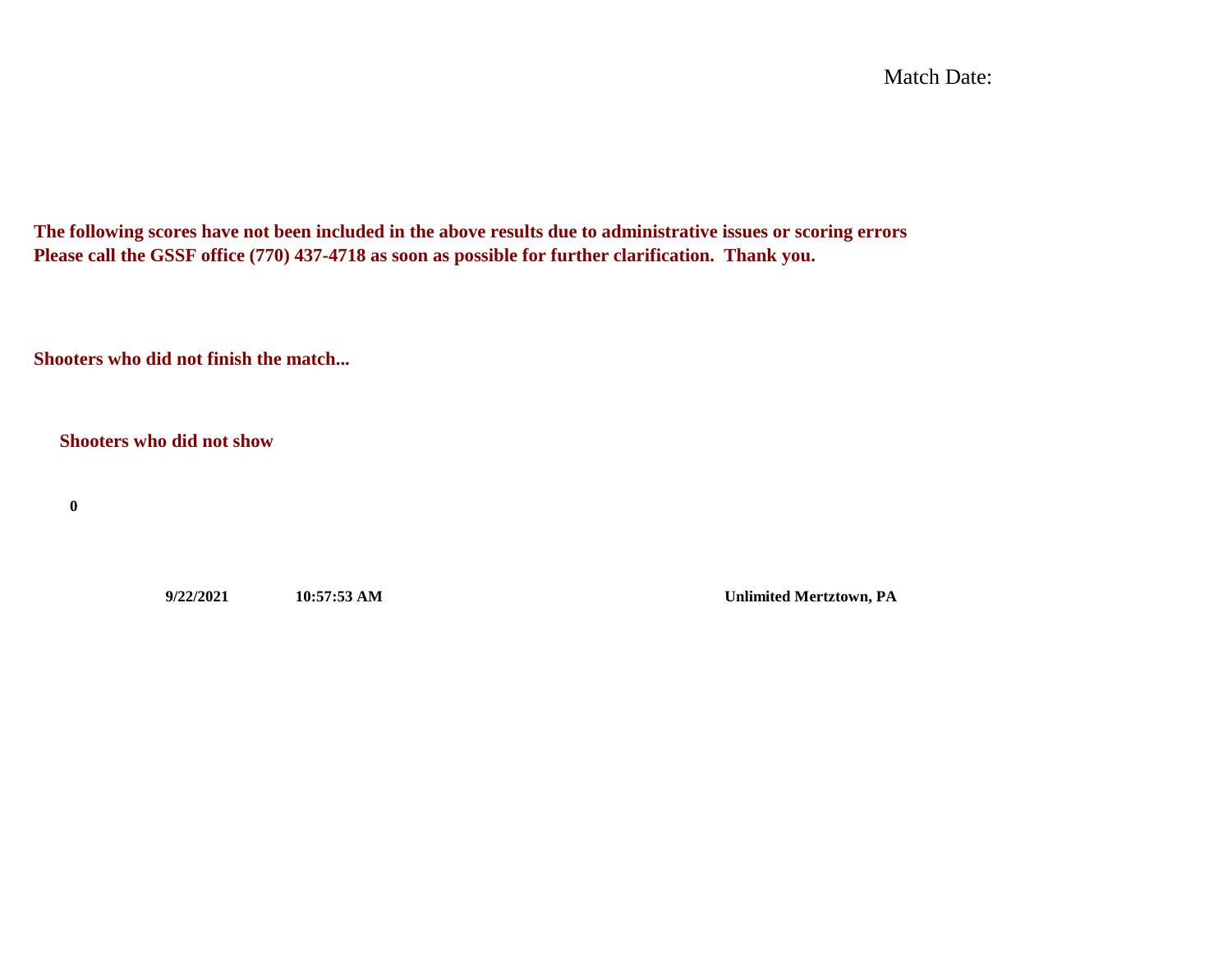#### Final Civilian Rankings for the Keystone State Ballistic Challenge XXV

| <b>ShooterEntry# / Name</b> | Match                       |              | 5 to Glock Totals |                             |       | <b>Glock"M Totals</b> |                      | <b>Glock the PlatesTotals</b> |       |                                  |       |                             |                      |
|-----------------------------|-----------------------------|--------------|-------------------|-----------------------------|-------|-----------------------|----------------------|-------------------------------|-------|----------------------------------|-------|-----------------------------|----------------------|
|                             |                             | <b>Total</b> | Time              | Add'L Comb'd<br><b>Time</b> |       | Time                  | Add'L Comb'd<br>Time |                               |       | Time Add'L Comb'd<br><b>Time</b> |       | <b>Placing &amp; Prizes</b> | Categories           |
| -1                          | 0169 Jeff Detrick           | 67.69        | 20.31             | 6.00                        | 26.31 | 13.46                 | 5.00                 | 18.46                         | 22.92 | 0.00                             | 22.92 | 1 Pistol Place              |                      |
| $\overline{2}$              | 0117 Steven Schindler       | 70.34        | 21.62             | 6.00                        | 27.62 | 17.44                 | 5.00                 | 22.44                         | 20.28 | 0.00                             | 20.28 | 2 100 Place                 | Senior               |
| $\overline{2}$              |                             | 70.34        | 21.62             | 6.00                        | 27.62 | 17.44                 | 5.00                 | 22.44                         | 20.28 | 0.00                             | 20.28 | 75 Senior                   | Senior               |
| 3                           | 0209 Michael Coogan         | 73.78        | 23.32             | 10.00                       | 33.32 | 19.45                 | 2.00                 | 21.45                         | 19.01 | 0.00                             | 19.01 | 3 75 Place                  |                      |
| $\overline{4}$              | 0009 Don Rutherford         | 75.11        | 22.75             | 7.00                        | 29.75 | 18.74                 | 4.00                 | 22.74                         | 22.62 | 0.00                             | 22.62 | 75 Super Senior             | Super Senior         |
| 5                           | 0107 Patrick Masi           | 77.65        | 16.13             | 24.00                       | 40.13 | 15.57                 | 2.00                 | 17.57                         | 19.95 | 0.00                             | 19.95 |                             | Super Senior         |
| 6                           | 0202 Jeff Matteis           | 80.83        | 25.01             | 5.00                        | 30.01 | 22.85                 | 3.00                 | 25.85                         | 24.97 | 0.00                             | 24.97 | 50 Random                   |                      |
| 7                           | 0035 Thomas Riggs           | 86.26        | 25.23             | 18.00                       | 43.23 | 21.88                 | 0.00                 | 21.88                         | 21.15 | 0.00                             | 21.15 |                             | Senior               |
| 8                           | 0206 Tim Rawcliffe          | 87.74        | 25.72             | 8.00                        | 33.72 | 21.47                 | 10.00                | 31.47                         | 22.55 | 0.00                             | 22.55 |                             |                      |
| 9                           | 0050 Nicholas Keglovitz     | 89.81        | 24.45             | 9.00                        | 33.45 | 24.56                 | 6.00                 | 30.56                         | 25.80 | 0.00                             | 25.80 | 75 Junior Male              | Junior Male          |
| 10                          | 0053 Stephen Shearin        | 93.00        | 24.32             | 15.00                       | 39.32 | 21.71                 | 5.00                 | 26.71                         | 26.97 | 0.00                             | 26.97 |                             | Senior               |
| 11                          | 0193 Edward Zebedies Jr     | 94.87        | 33.36             | 2.00                        | 35.36 | 28.61                 | 1.00                 | 29.61                         | 29.90 | 0.00                             | 29.90 | 75 Challenged               | Senior, Challenged   |
| 11                          |                             | 94.87        | 33.36             | 2.00                        | 35.36 | 28.61                 | 1.00                 | 29.61                         | 29.90 | 0.00                             | 29.90 | 50 Random                   | Senior, Challenged   |
| 12                          | 0133 Terrence Dickerson     | 95.71        | 26.28             | 10.00                       | 36.28 | 24.73                 | 7.00                 | 31.73                         | 27.70 | 0.00                             | 27.70 |                             |                      |
| 13                          | 0179 Daniel Naif            | 95.80        | 36.19             | 7.00                        | 43.19 | 27.71                 | 2.00                 | 29.71                         | 22.90 | 0.00                             | 22.90 |                             | Senior               |
| 14                          | 0095 Zoltan Herczeg         | 96.96        | 23.42             | 29.00                       | 52.42 | 20.52                 | 1.00                 | 21.52                         | 23.02 | 0.00                             | 23.02 |                             | Senior               |
| 15                          | 0124 Dan Smith              | 104.63       | 27.53             | 16.00                       | 43.53 | 26.63                 | 5.00                 | 31.63                         | 29.47 | 0.00                             | 29.47 |                             | Super Senior         |
| 16                          | 0168 Alejandro Morales-Enos | 104.96       | 39.92             | 5.00                        | 44.92 | 29.92                 | 1.00                 | 30.92                         | 29.12 | 0.00                             | 29.12 |                             |                      |
| 17                          | 0200 Jon Miller             | 106.50       | 30.24             | 19.00                       | 49.24 | 24.08                 | 2.00                 | 26.08                         | 31.18 | 0.00                             | 31.18 |                             |                      |
| 18                          | 0176 Matthew Tufano         | 109.92       | 18.47             | 22.00                       | 40.47 | 18.50                 | 7.00                 | 25.50                         | 23.95 | 20.00                            | 43.95 |                             |                      |
| 19                          | 0074 Todd Miller            | 119.22       | 22.36             | 40.00                       | 62.36 | 20.28                 | 12.00                | 32.28                         | 24.58 | 0.00                             | 24.58 | 50 Random                   |                      |
| 20                          | 0172 Rachel Planer          | 119.41       | 28.70             | 22.00                       | 50.70 | 27.94                 | 8.00                 | 35.94                         | 32.77 | 0.00                             | 32.77 | 75 Adult Female             | <b>Adult Female</b>  |
| 21                          | 0153 Timothy Skinner        | 121.00       | 30.18             | 15.00                       | 45.18 | 27.98                 | 2.00                 | 29.98                         | 35.84 | 10.00                            | 45.84 |                             | Senior               |
| 22                          | 0189 Edmund Waldick         | 121.27       | 23.90             | 41.00                       | 64.90 | 24.89                 | 6.00                 | 30.89                         | 25.48 | 0.00                             | 25.48 |                             | Senior               |
| 23                          | 0029 Nelson Hill            | 130.20       | 23.98             | 28.00                       | 51.98 | 18.39                 | 5.00                 | 23.39                         | 44.83 | 10.00                            | 54.83 |                             | Senior               |
| 24                          | 0072 Richard Szymanski Jr.  | 130.67       | 23.19             | 11.00                       | 34.19 | 23.84                 | 20.00                | 43.84                         | 42.64 | 10.00                            | 52.64 |                             | Senior               |
| 25                          | 0201 Timothy Monahan        | 131.91       | 27.62             | 18.00                       | 45.62 | 29.15                 | 8.00                 | 37.15                         | 39.14 | 10.00                            | 49.14 |                             |                      |
| 26                          | 0006 Erich Michel           | 145.62       | 28.72             | 21.00                       | 49.72 | 29.42                 | 9.00                 | 38.42                         | 47.48 | 10.00                            | 57.48 |                             |                      |
| 27                          | 0011 Karl Michel            | 153.37       | 31.02             | 11.00                       | 42.02 | 32.36                 | 2.00                 | 34.36                         | 46.99 | 30.00                            | 76.99 |                             |                      |
| 28                          | 0109 Karen Wright           | 162.91       | 38.22             | 22.00                       | 60.22 | 37.94                 | 7.00                 | 44.94                         | 57.75 | 0.00                             | 57.75 |                             | Adult Female, Senior |
| 29                          | 0026 Marina Estevez         | 168.34       | 25.30             | 24.00                       | 49.30 | 20.10                 | 19.00                | 39.10                         | 49.94 | 30.00                            | 79.94 |                             | <b>Adult Female</b>  |
| 30                          | 0075 Sage Miller            | 169.00       | 37.20             | 38.00                       | 75.20 | 32.52                 | 13.00                | 45.52                         | 48.28 | 0.00                             | 48.28 |                             | <b>Adult Female</b>  |
| 31                          | 0077 Jim Backus             | 170.58       | 33.32             | 25.00                       | 58.32 | 29.06                 | 7.00                 | 36.06                         | 66.20 | 10.00                            | 76.20 |                             | Super Senior         |
| 32                          | 0110 Paul Kristula          | 229.95       | 32.42             | 36.00                       | 68.42 | 44.70                 | 32.00                | 76.70                         | 54.83 | 30.00                            | 84.83 |                             |                      |
|                             | 33 0121 Margo Carhuayo      | 233.43       | 46.10             | 41.00                       | 87.10 | 52.53                 | 18.00                | 70.53                         | 75.80 | 0.00                             | 75.80 |                             | <b>Adult Female</b>  |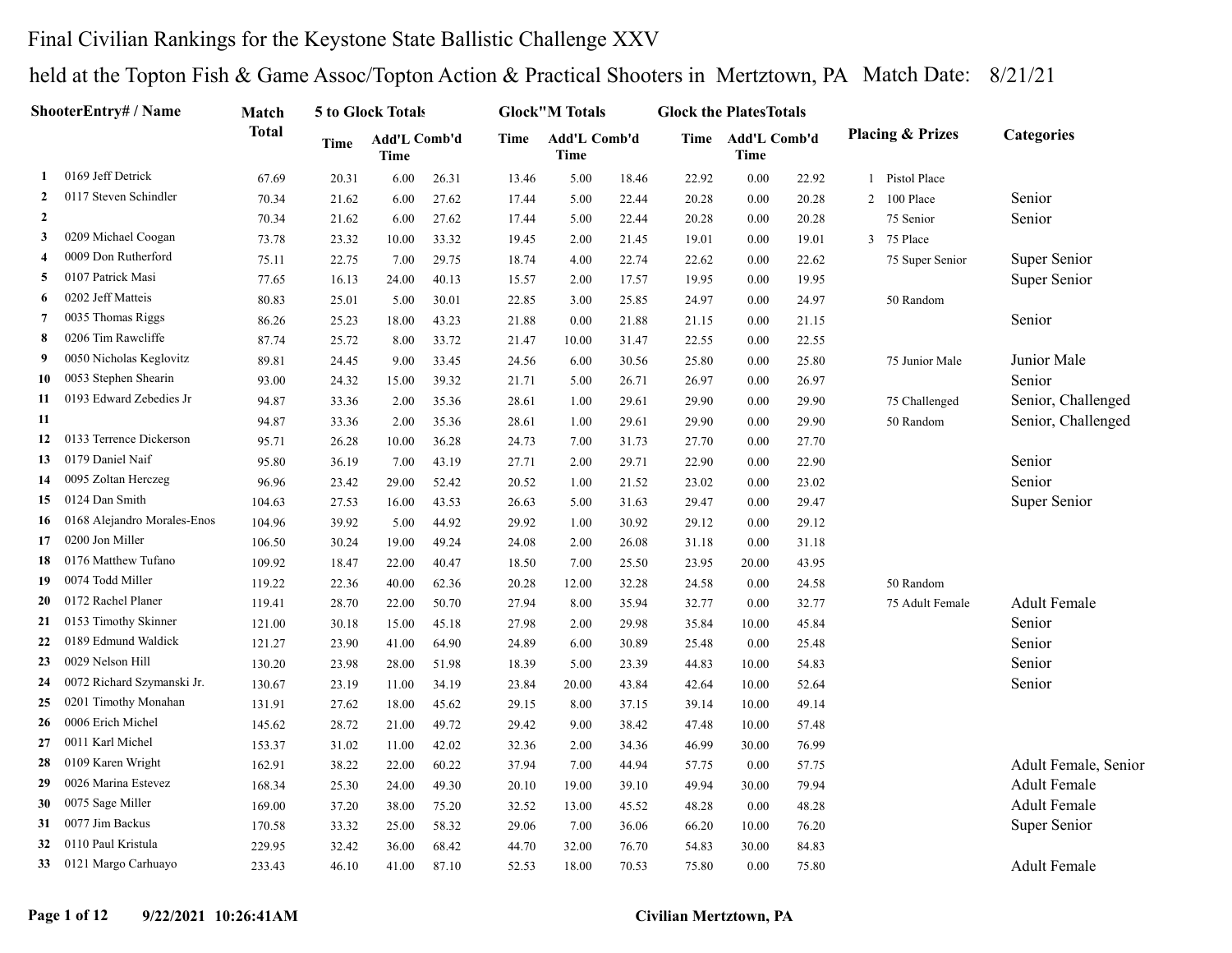|    | <b>ShooterEntry#/Name</b> | Match  |        | 5 to Glock Totals    |        |        | <b>Glock</b> "M Totals |        | <b>Glock the Plates Totals</b> |                             |        |                             |                      |
|----|---------------------------|--------|--------|----------------------|--------|--------|------------------------|--------|--------------------------------|-----------------------------|--------|-----------------------------|----------------------|
|    |                           | Total  | Time   | Add'L Comb'd<br>Time |        | Time   | Add'L Comb'd<br>Time   |        | Time                           | <b>Add'L Comb'd</b><br>Time |        | <b>Placing &amp; Prizes</b> | <b>Categories</b>    |
| 34 | 0082 Scott Perino         | 244.58 | 25.22  | 61.00                | 86.22  | 29.18  | 8.00                   | 37.18  | 41.18                          | 80.00                       | 121.18 |                             |                      |
| 35 | 0069 Frank Benna          | 251.13 | 27.62  | 55.00                | 82.62  | 29.26  | 35.00                  | 64.26  | 54.25                          | 50.00                       | 104.25 |                             | Super Senior         |
| 36 | 0205 Joseph Nardone       | 266.33 | 37.61  | 79.00                | 116.61 | 41.05  | 15.00                  | 56.05  | 63.67                          | 30.00                       | 93.67  |                             | Super Senior         |
| 37 | 0195 Kenneth Wright II    | 281.22 | 54.19  | 36.00                | 90.19  | 42.21  | 27.00                  | 69.21  | 91.82                          | 30.00                       | 121.82 |                             | Senior               |
| 38 | 0002 David Orinski        | 369.80 | 30.72  | 68.00                | 98.72  | 29.63  | 18.00                  | 47.63  | 73.45                          | 150.00                      | 223.45 |                             |                      |
| 39 | 0128 Richard Jordan       | 418.99 | 44.37  | 21.00                | 65.37  | 42.11  | 8.00                   | 50.11  | 103.51                         | 200.00                      | 303.51 |                             | Super Senior         |
| 40 | 0114 Sue Bani             | 443.69 | 45.21  | 61.00                | 106.21 | 68.61  | 26.00                  | 94.61  | 152.87                         | 90.00                       | 242.87 | 2 year membership ren       | Adult Female, Senior |
| 41 | 0001 Jordan Thompson      | 461.03 | 43.90  | 50.00                | 93.90  | 39.49  | 27.00                  | 66.49  | 90.64                          | 210.00                      | 300.64 | 75 Junior Female            | Junior Female        |
| 42 | 0127 Sophia Poorman       | 542.58 | 54.26  | 96.00                | 150.26 | 66.76  | 80.00                  | 146.76 | 95.56                          | 150.00                      | 245.56 |                             | <b>Adult Female</b>  |
| 43 | 0211 Perpetua M. Sebo     | 560.35 | 57.82  | 111.00               | 168.82 | 47.42  | 28.00                  | 75.42  | 136.11                         | 180.00                      | 316.11 |                             | <b>Adult Female</b>  |
| 44 | 0191 Christine Gambeski   | 606.22 | 40.48  | 99.00                | 139.48 | 71.87  | 64.00                  | 135.87 | 120.87                         | 210.00                      | 330.87 | Pistol Membership Pro<br>4  | <b>Adult Female</b>  |
| 45 | 0192 Edward Zebedies III  | 890.64 | 182.97 | 165.00               | 347.97 | 123.88 | 128.00                 | 251.88 | 110.79                         | 180.00                      | 290.79 |                             | Junior Male          |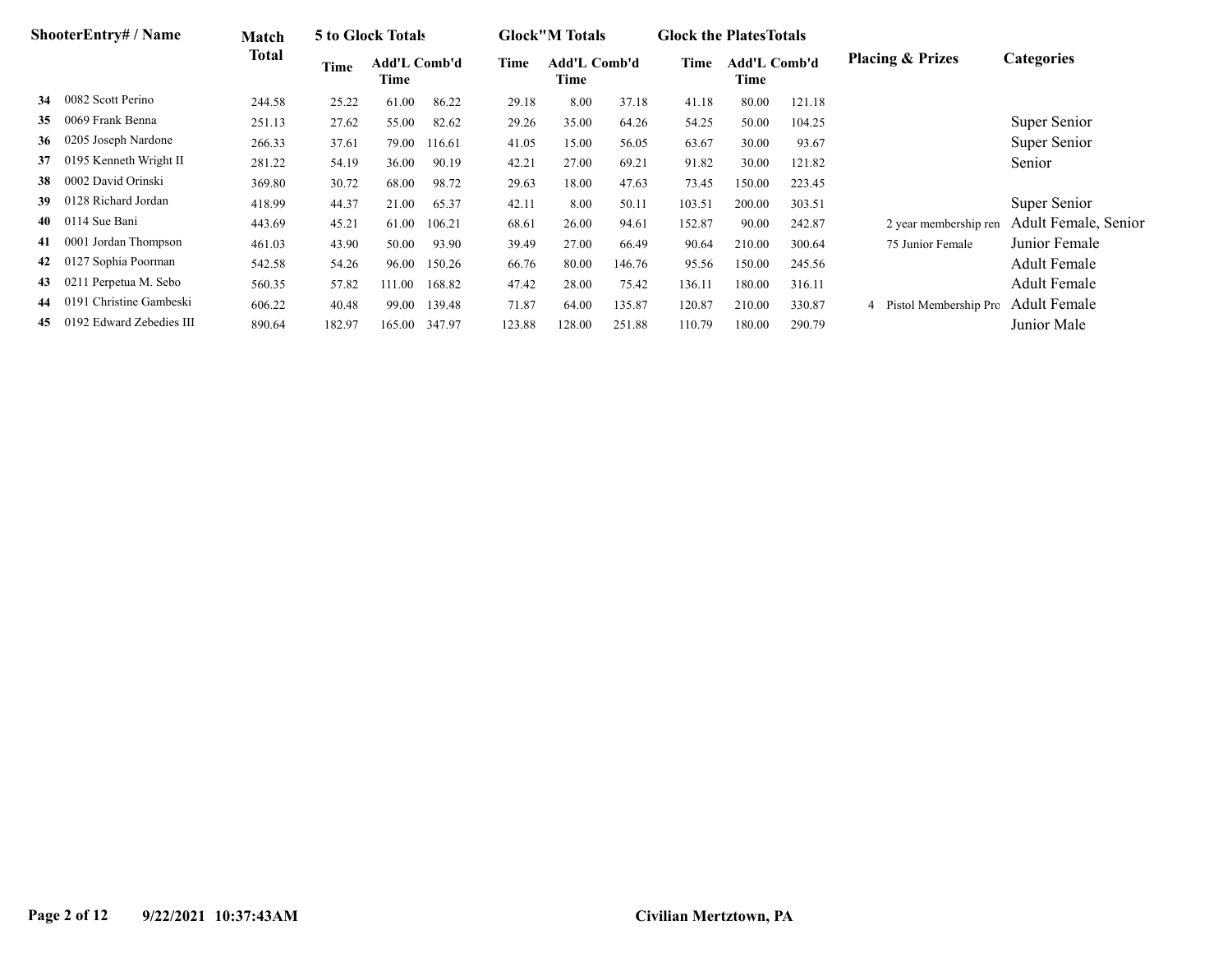#### Final Competition Rankings for the Keystone State Ballistic Challenge XXV

|    | <b>ShooterEntry# / Name</b> | Match        |       | 5 to Glock Totals           |       |       | <b>Glock</b> "M Totals |       | <b>Glock the PlatesTotals</b> |                                  |       |                |                             |
|----|-----------------------------|--------------|-------|-----------------------------|-------|-------|------------------------|-------|-------------------------------|----------------------------------|-------|----------------|-----------------------------|
|    |                             | <b>Total</b> | Time  | Add'L Comb'd<br><b>Time</b> |       | Time  | Add'L Comb'd<br>Time   |       |                               | Time Add'L Comb'd<br><b>Time</b> |       |                | <b>Placing &amp; Prizes</b> |
| 1  | 0054 Robert Evans*          | 42.56        | 16.02 | 2.00                        | 18.02 | 12.48 | 0.00                   | 12.48 | 12.06                         | 0.00                             | 12.06 | $\mathbf{1}$   | Pistol MatchMeister         |
| 2  | 0101 Greg Snyder*           | 48.21        | 17.78 | 1.00                        | 18.78 | 14.44 | 0.00                   | 14.44 | 14.99                         | 0.00                             | 14.99 | $\mathbf{1}$   | Pistol Place                |
| 3  | 0027 Harry Russell*         | 52.16        | 20.03 | 0.00                        | 20.03 | 17.30 | 0.00                   | 17.30 | 14.83                         | 0.00                             | 14.83 | $\overline{c}$ | 100 Place                   |
| 4  | 0183 William Zaidel*        | 54.50        | 18.69 | 2.00                        | 20.69 | 17.46 | 0.00                   | 17.46 | 16.35                         | 0.00                             | 16.35 | $\mathbf{3}$   | 75 Place                    |
| 5  | 0166 Phillip DeGrande*      | 54.55        | 18.76 | 6.00                        | 24.76 | 13.64 | 1.00                   | 14.64 | 15.15                         | 0.00                             | 15.15 |                |                             |
| 6  | 0093 Roger Read*            | 55.95        | 14.86 | 6.00                        | 20.86 | 14.01 | 3.00                   | 17.01 | 18.08                         | 0.00                             | 18.08 |                |                             |
| 7  | 0090 Rodney Leeber*         | 57.11        | 16.84 | 5.00                        | 21.84 | 16.04 | 2.00                   | 18.04 | 17.23                         | 0.00                             | 17.23 |                | Pistol Random               |
| 8  | 0197 Alan Brooks Jr.*       | 60.94        | 19.08 | 7.00                        | 26.08 | 18.74 | 0.00                   | 18.74 | 16.12                         | 0.00                             | 16.12 |                |                             |
| 9  | 0150 Paul Hansen*           | 61.66        | 21.23 | 1.00                        | 22.23 | 16.82 | 4.00                   | 20.82 | 18.61                         | 0.00                             | 18.61 |                |                             |
| 10 | 0154 Daniel Wang*           | 64.38        | 18.42 | 6.00                        | 24.42 | 16.21 | 6.00                   | 22.21 | 17.75                         | 0.00                             | 17.75 |                |                             |
| 11 | 0119 Steven Schindler       | 65.31        | 22.95 | 3.00                        | 25.95 | 16.85 | 1.00                   | 17.85 | 21.51                         | 0.00                             | 21.51 |                | 1 Pistol Place              |
| 12 | 0105 Jimmy Sheu*            | 65.42        | 16.06 | 14.00                       | 30.06 | 12.87 | 6.00                   | 18.87 | 16.49                         | 0.00                             | 16.49 |                |                             |
| 13 | 0160 Michael Sheehan*       | 65.88        | 17.74 | 12.00                       | 29.74 | 15.52 | 1.00                   | 16.52 | 19.62                         | 0.00                             | 19.62 |                |                             |
| 14 | 0141 Jeffrey Bucci*         | 67.23        | 18.28 | 14.00                       | 32.28 | 13.53 | 3.00                   | 16.53 | 18.42                         | 0.00                             | 18.42 |                |                             |
| 15 | 0144 Michael Prodan*        | 70.14        | 15.67 | 5.00                        | 20.67 | 14.64 | 5.00                   | 19.64 | 19.83                         | 10.00                            | 29.83 |                |                             |
| 16 | 0010 Don Rutherford         | 71.31        | 22.04 | 7.00                        | 29.04 | 22.29 | 0.00                   | 22.29 | 19.98                         | 0.00                             | 19.98 | $\overline{c}$ | 100 Place                   |
| 17 | 0207 Tim Rawcliffe          | 71.52        | 23.47 | 1.00                        | 24.47 | 27.47 | 1.00                   | 28.47 | 18.58                         | 0.00                             | 18.58 | 3              | 75 Place                    |
| 18 | 0079 Chris Perino*          | 71.72        | 16.11 | 13.00                       | 29.11 | 14.68 | 5.00                   | 19.68 | 22.93                         | 0.00                             | 22.93 |                |                             |
| 19 | 0062 Anthony Potter*        | 73.16        | 17.92 | 20.00                       | 37.92 | 13.66 | 5.00                   | 18.66 | 16.58                         | 0.00                             | 16.58 |                |                             |
| 20 | 0065 James Thurston*        | 76.26        | 21.79 | 15.00                       | 36.79 | 18.65 | 1.00                   | 19.65 | 19.82                         | 0.00                             | 19.82 |                |                             |
| 21 | 0023 Paul Robinson          | 77.22        | 18.91 | 12.00                       | 30.91 | 17.23 | 8.00                   | 25.23 | 21.08                         | 0.00                             | 21.08 |                |                             |
| 22 | 0170 Jeff Detrick           | 81.41        | 19.95 | 19.00                       | 38.95 | 13.88 | 5.00                   | 18.88 | 23.58                         | 0.00                             | 23.58 |                |                             |
| 23 | 0177 Matthew Tufano         | 81.93        | 19.63 | 24.00                       | 43.63 | 16.98 | 2.00                   | 18.98 | 19.32                         | 0.00                             | 19.32 |                |                             |
| 24 | 0036 Thomas Riggs           | 82.45        | 27.68 | 5.00                        | 32.68 | 25.19 | 1.00                   | 26.19 | 23.58                         | 0.00                             | 23.58 |                |                             |
| 25 | 0108 Patrick Masi           | 82.49        | 15.58 | 25.00                       | 40.58 | 15.27 | 4.00                   | 19.27 | 22.64                         | 0.00                             | 22.64 |                |                             |
| 26 | 0057 Danielle Evans*        | 87.78        | 32.28 | 6.00                        | 38.28 | 22.27 | 6.00                   | 28.27 | 21.23                         | 0.00                             | 21.23 |                |                             |
| 27 | 0131 Jeffrey Poorman        | 88.28        | 25.21 | 11.00                       | 36.21 | 20.26 | 4.00                   | 24.26 | 27.81                         | 0.00                             | 27.81 |                |                             |
| 28 | 0051 Nicholas Keglovitz     | 88.65        | 23.50 | 15.00                       | 38.50 | 23.53 | 2.00                   | 25.53 | 24.62                         | 0.00                             | 24.62 |                |                             |
| 29 | 0113 Charles Chiao          | 89.74        | 22.56 | 22.00                       | 44.56 | 19.44 | 2.00                   | 21.44 | 23.74                         | 0.00                             | 23.74 |                |                             |
| 30 | 0115 Tome Young*            | 90.51        | 20.69 | 23.00                       | 43.69 | 15.99 | 7.00                   | 22.99 | 23.83                         | 0.00                             | 23.83 |                |                             |
| 31 | 0134 Terrence Dickerson     | 91.88        | 25.68 | 15.00                       | 40.68 | 22.06 | 1.00                   | 23.06 | 28.14                         | 0.00                             | 28.14 |                |                             |
| 32 | 0125 Dan Smith              | 96.78        | 28.78 | 16.00                       | 44.78 | 23.96 | 4.00                   | 27.96 | 24.04                         | 0.00                             | 24.04 |                |                             |
| 33 | 0122 Leopoldo Gonzalez Sanc | 97.71        | 21.61 | 20.00                       | 41.61 | 20.84 | 2.00                   | 22.84 | 33.26                         | 0.00                             | 33.26 |                |                             |
| 34 | 0016 Frederick Michel*      | 106.72       | 30.98 | 10.00                       | 40.98 | 34.49 | 2.00                   | 36.49 | 29.25                         | 0.00                             | 29.25 |                | 50 Random                   |
| 35 | 0199 Jon Miller             | 107.27       | 27.74 | 15.00                       | 42.74 | 25.74 | 9.00                   | 34.74 | 29.79                         | 0.00                             | 29.79 |                | 50 Random                   |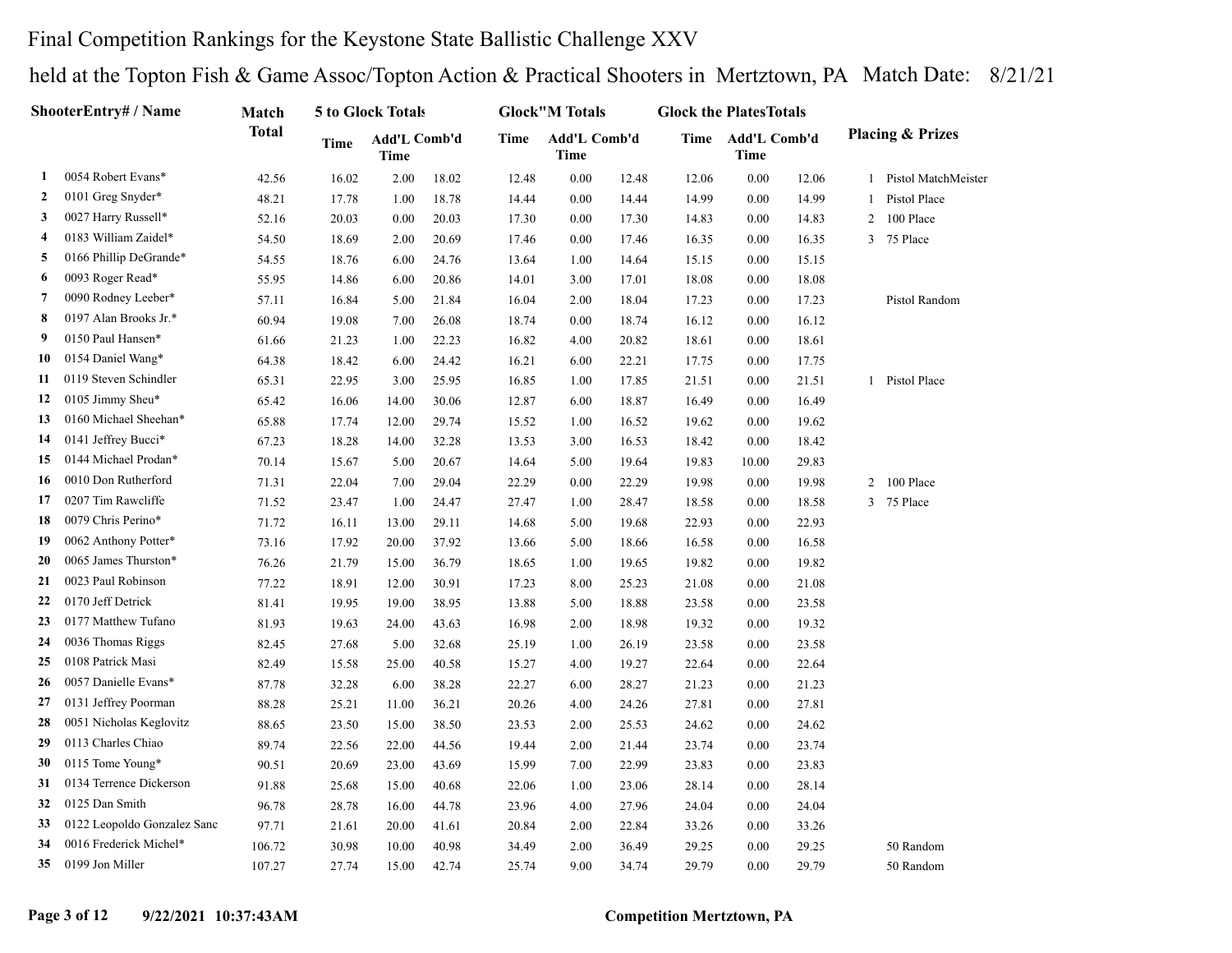|    | <b>ShooterEntry#/Name</b>  | Match  |       | 5 to Glock Totals    |        |       | <b>Glock</b> "M Totals      |       | <b>Glock the Plates Totals</b> |                             |        |                             |
|----|----------------------------|--------|-------|----------------------|--------|-------|-----------------------------|-------|--------------------------------|-----------------------------|--------|-----------------------------|
|    |                            | Total  | Time  | Add'L Comb'd<br>Time |        | Time  | <b>Add'L Comb'd</b><br>Time |       | Time                           | <b>Add'L Comb'd</b><br>Time |        | <b>Placing &amp; Prizes</b> |
| 36 | 0190 Edmund Waldick        | 113.62 | 26.73 | 23.00                | 49.73  | 24.94 | 5.00                        | 29.94 | 33.95                          | 0.00                        | 33.95  |                             |
| 37 | 0196 Karen Wright          | 114.25 | 41.15 | 0.00                 | 41.15  | 34.32 | 6.00                        | 40.32 | 32.78                          | 0.00                        | 32.78  |                             |
| 38 | 0073 Richard Szymanski Jr. | 118.25 | 21.27 | 24.00                | 45.27  | 22.68 | 11.00                       | 33.68 | 39.30                          | 0.00                        | 39.30  |                             |
| 39 | 0083 Scott Perino          | 118.63 | 24.34 | 18.00                | 42.34  | 24.81 | 2.00                        | 26.81 | 29.48                          | 20.00                       | 49.48  |                             |
| 40 | 0034 Lonnie Jones II       | 122.44 | 22.47 | 23.00                | 45.47  | 19.59 | 19.00                       | 38.59 | 38.38                          | 0.00                        | 38.38  |                             |
| 41 | 0061 Skip Loughlin         | 128.54 | 37.79 | 25.00                | 62.79  | 33.19 | 3.00                        | 36.19 | 29.56                          | 0.00                        | 29.56  |                             |
| 42 | 0078 Jim Backus            | 137.97 | 32.84 | 16.00                | 48.84  | 31.55 | 8.00                        | 39.55 | 49.58                          | 0.00                        | 49.58  |                             |
| 43 | 0031 Nelson Hill           | 143.47 | 26.11 | 20.00                | 46.11  | 24.87 | 23.00                       | 47.87 | 39.49                          | 10.00                       | 49.49  |                             |
| 44 | 0088 Tom Poffenbarger      | 144.14 | 25.47 | 47.00                | 72.47  | 25.29 | 7.00                        | 32.29 | 39.38                          | 0.00                        | 39.38  |                             |
| 45 | 0040 David Dudziak         | 149.15 | 31.07 | 42.00                | 73.07  | 29.09 | 10.00                       | 39.09 | 36.99                          | 0.00                        | 36.99  |                             |
| 46 | 0045 Gerard Von Gerichten  | 162.80 | 36.62 | 32.00                | 68.62  | 26.88 | 18.00                       | 44.88 | 49.30                          | 0.00                        | 49.30  |                             |
| 47 | 0165 Zach Skigen           | 165.14 | 31.93 | 44.00                | 75.93  | 28.15 | 24.00                       | 52.15 | 37.06                          | 0.00                        | 37.06  |                             |
| 48 | 0147 Jerome Jones III      | 252.31 | 31.45 | 88.00                | 119.45 | 30.94 | 3.00                        | 33.94 | 68.92                          | 30.00                       | 98.92  |                             |
| 49 | 0070 Frank Benna           | 320.66 | 31.20 | 42.00                | 73.20  | 30.65 | 13.00                       | 43.65 | 53.81                          | 150.00                      | 203.81 |                             |
| 50 | 0129 Richard Jordan        | 405.69 | 38.84 | 42.00                | 80.84  | 55.64 | 41.00                       | 96.64 | 78.21                          | 150.00                      | 228.21 |                             |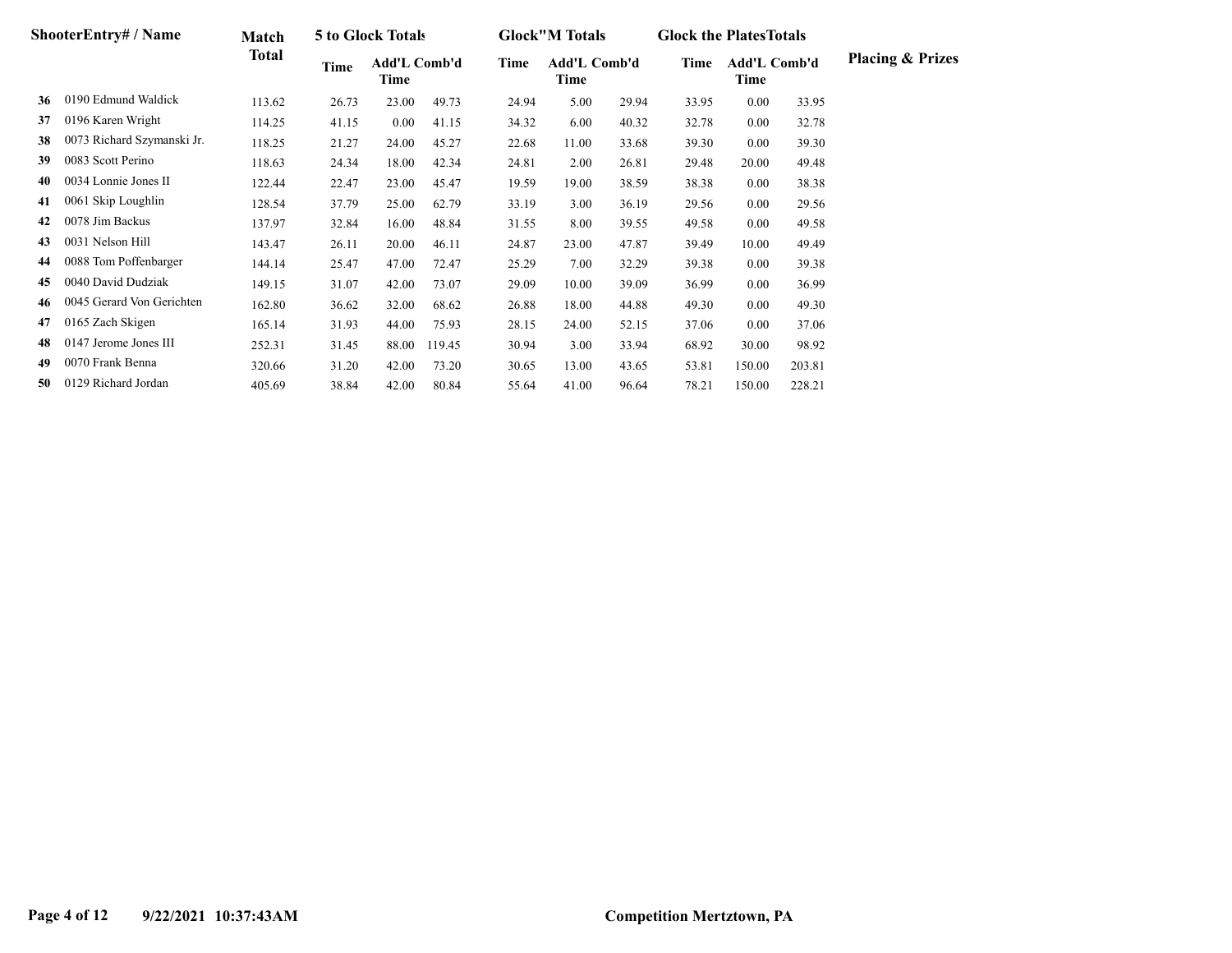#### Final Guardian Rankings for the Keystone State Ballistic Challenge XXV

|                | ShooterEntry# / Name      | Match        |             | 5 to Glock Totals           |        |       | <b>Glock</b> "M Totals             |       | <b>Glock the Plates Totals</b> |                      |        |   |                             |                   |
|----------------|---------------------------|--------------|-------------|-----------------------------|--------|-------|------------------------------------|-------|--------------------------------|----------------------|--------|---|-----------------------------|-------------------|
|                |                           | <b>Total</b> | <b>Time</b> | Add'L Comb'd<br><b>Time</b> |        | Time  | <b>Add'L Comb'd</b><br><b>Time</b> |       | Time                           | Add'L Comb'd<br>Time |        |   | <b>Placing &amp; Prizes</b> | <b>Categories</b> |
|                | 0056 Danielle Evans       | 70.63        | 27.70       | 2.00                        | 29.70  | 19.64 | 2.00                               | 21.64 | 19.29                          | 0.00                 | 19.29  |   | Pistol Place                | Guardian Female   |
| -1             |                           | 70.63        | 27.70       | 2.00                        | 29.70  | 19.64 | 2.00                               | 21.64 | 19.29                          | 0.00                 | 19.29  |   | 75 Guardian Female          | Guardian Female   |
| $\overline{2}$ | 0111 Charles Chiao        | 70.84        | 23.53       | 5.00                        | 28.53  | 20.18 | 0.00                               | 20.18 | 22.13                          | 0.00                 | 22.13  | 2 | 75 Place                    |                   |
| 3              | 0046 Michael Keglovitz    | 72.50        | 25.22       | 2.00                        | 27.22  | 24.88 | 0.00                               | 24.88 | 20.40                          | 0.00                 | 20.40  |   | <b>Etool Place</b>          | Senior            |
| $\mathbf{3}$   |                           | 72.50        | 25.22       | 2.00                        | 27.22  | 24.88 | 0.00                               | 24.88 | 20.40                          | 0.00                 | 20.40  |   | 75 Senior                   | Senior            |
| 4              | 0157 Nicole Figueroa      | 82.50        | 30.44       | 4.00                        | 34.44  | 22.31 | 1.00                               | 23.31 | 24.75                          | 0.00                 | 24.75  |   |                             | Guardian Female   |
| 5.             | 0021 Paul Robinson        | 86.06        | 18.25       | 18.00                       | 36.25  | 17.54 | 9.00                               | 26.54 | 23.27                          | 0.00                 | 23.27  |   | 2 year membership ren       |                   |
| 6              | 0098 Douglas Henderson    | 94.87        | 25.25       | 17.00                       | 42.25  | 21.74 | 3.00                               | 24.74 | 27.88                          | 0.00                 | 27.88  |   |                             |                   |
| 7              | 0130 Jeffrey Poorman      | 98.89        | 27.72       | 3.00                        | 30.72  | 21.50 | 4.00                               | 25.50 | 42.67                          | 0.00                 | 42.67  |   |                             | Senior            |
| 8              | 0033 Lonnie Jones II      | 99.58        | 27.10       | 12.00                       | 39.10  | 19.84 | 14.00                              | 33.84 | 26.64                          | 0.00                 | 26.64  |   | 75 Super Senior             | Super Senior      |
| 9              | 0137 Anthony Leonetti     | 108.63       | 25.74       | 18.00                       | 43.74  | 24.03 | 9.00                               | 33.03 | 31.86                          | 0.00                 | 31.86  |   |                             | Super Senior      |
| 10             | 0008 Colin Mullen         | 122.14       | 29.45       | 5.00                        | 34.45  | 27.13 | 10.00                              | 37.13 | 50.56                          | 0.00                 | 50.56  |   |                             | Super Senior      |
| 11             | 0060 Skip Loughlin        | 123.49       | 28.01       | 17.00                       | 45.01  | 26.76 | 6.00                               | 32.76 | 25.72                          | 20.00                | 45.72  |   |                             | Super Senior      |
| 12             | 0087 Tom Poffenbarger     | 133.35       | 25.44       | 15.00                       | 40.44  | 39.30 | 16.00                              | 55.30 | 37.61                          | 0.00                 | 37.61  |   |                             |                   |
| 13             | 0038 David Dudziak        | 138.18       | 27.70       | 22.00                       | 49.70  | 22.95 | 20.00                              | 42.95 | 45.53                          | 0.00                 | 45.53  |   |                             | Super Senior      |
| 14             | 0163 Zach Skigen          | 164.30       | 25.73       | 25.00                       | 50.73  | 28.94 | 11.00                              | 39.94 | 43.63                          | 30.00                | 73.63  |   |                             |                   |
| 15             | 0044 Gerard Von Gerichten | 168.12       | 26.83       | 52.00                       | 78.83  | 29.21 | 18.00                              | 47.21 | 42.08                          | 0.00                 | 42.08  |   | 2 year membership ren       | Super Senior      |
| 16             | 0139 Robert Sama          | 170.76       | 33.48       | 26.00                       | 59.48  | 43.29 | 22.00                              | 65.29 | 45.99                          | 0.00                 | 45.99  |   |                             | Super Senior      |
| 17             | 0076 Anthony Luzynski     | 177.17       | 46.02       | 24.00                       | 70.02  | 47.71 | 18.00                              | 65.71 | 41.44                          | 0.00                 | 41.44  |   |                             | Super Senior      |
| 18             | 0146 Jerome Jones III     | 379.64       | 35.30       | 103.00                      | 138.30 | 37.76 | 24.00                              | 61.76 | 69.58                          | 110.00               | 179.58 |   |                             |                   |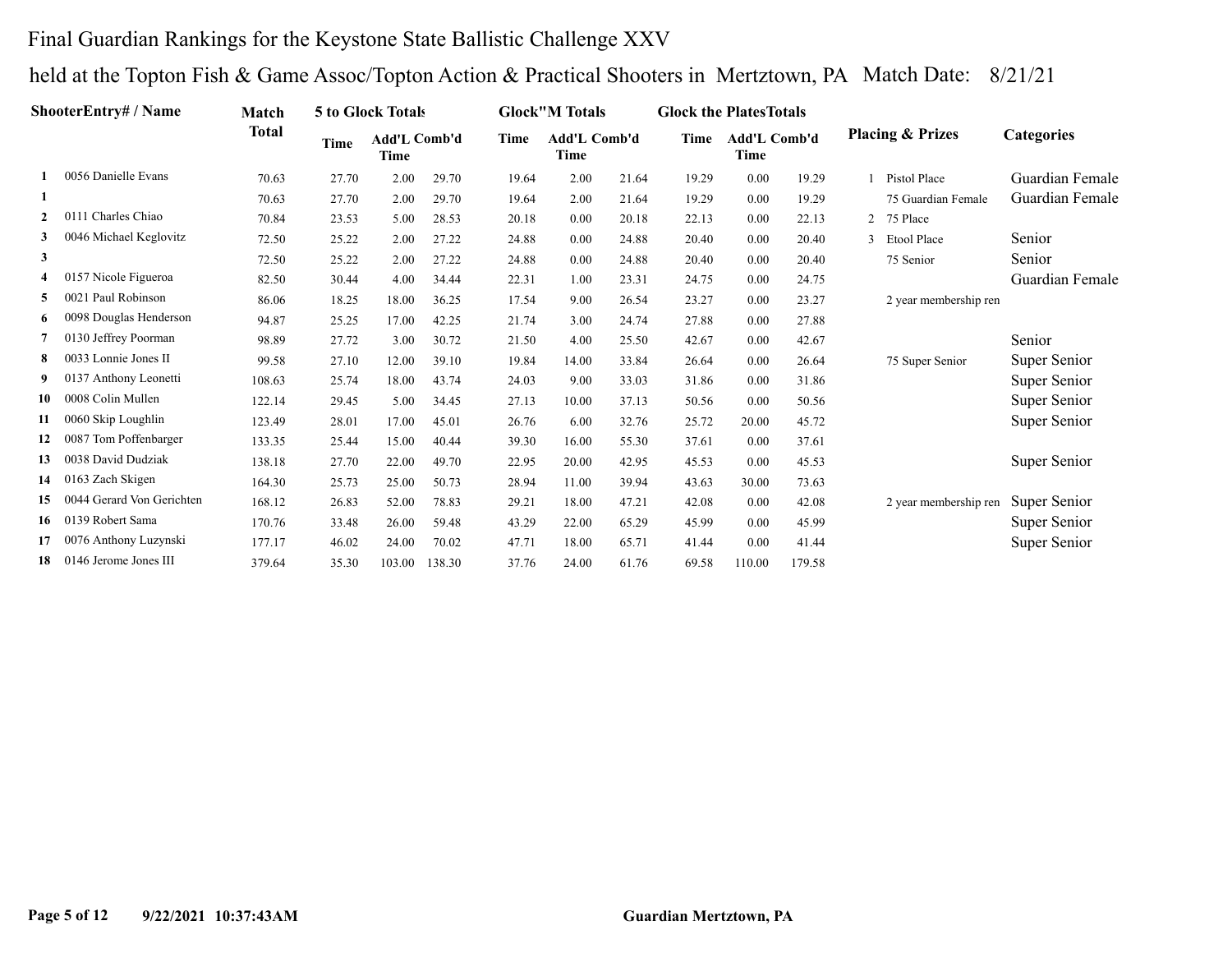## Final Heavy Metal Rankings for the Keystone State Ballistic Challenge XXV

|              | ShooterEntry# / Name    | Match        |       | 5 to Glock Totals           |       |       | <b>Glock</b> "M Totals |       | <b>Glock the PlatesTotals</b> |                      |        |   |                             |
|--------------|-------------------------|--------------|-------|-----------------------------|-------|-------|------------------------|-------|-------------------------------|----------------------|--------|---|-----------------------------|
|              |                         | <b>Total</b> | Time  | Add'L Comb'd<br><b>Time</b> |       | Time  | Add'L Comb'd<br>Time   |       | Time                          | Add'L Comb'd<br>Time |        |   | <b>Placing &amp; Prizes</b> |
| 1            | 0104 Greg Snyder*       | 52.65        | 18.68 | 4.00                        | 22.68 | 15.37 | 0.00                   | 15.37 | 14.60                         | 0.00                 | 14.60  |   |                             |
| $\mathbf{2}$ | 0162 Michael Sheehan*   | 61.83        | 20.23 | 8.00                        | 28.23 | 16.41 | 0.00                   | 16.41 | 17.19                         | 0.00                 | 17.19  |   | Pistol Place                |
| 3            | 0185 William Zaidel*    | 71.17        | 19.60 | 7.00                        | 26.60 | 17.40 | 5.00                   | 22.40 | 22.17                         | 0.00                 | 22.17  |   |                             |
| 4            | 0064 Anthony Potter*    | 73.78        | 21.53 | 10.00                       | 31.53 | 14.97 | 5.00                   | 19.97 | 22.28                         | 0.00                 | 22.28  |   |                             |
| 5            | 0097 Zoltan Herczeg     | 74.71        | 24.92 | 3.00                        | 27.92 | 22.27 | 1.00                   | 23.27 | 23.52                         | 0.00                 | 23.52  |   | 100 Place                   |
| 6            | 0068 James Thurston*    | 75.30        | 23.04 | 8.00                        | 31.04 | 21.65 | 1.00                   | 22.65 | 21.61                         | 0.00                 | 21.61  |   |                             |
| 7            | 0175 John Planer*       | 79.12        | 30.74 | 1.00                        | 31.74 | 23.28 | 0.00                   | 23.28 | 24.10                         | 0.00                 | 24.10  |   |                             |
| 8            | 0094 Roger Read*        | 79.96        | 16.07 | 32.00                       | 48.07 | 14.41 | 1.00                   | 15.41 | 16.48                         | 0.00                 | 16.48  |   |                             |
| 9            | 0081 Chris Perino*      | 80.56        | 17.47 | 27.00                       | 44.47 | 16.10 | 3.00                   | 19.10 | 16.99                         | 0.00                 | 16.99  |   |                             |
| 10           | 0059 Charles Fordham*   | 84.07        | 21.77 | 12.00                       | 33.77 | 20.32 | 9.00                   | 29.32 | 20.98                         | 0.00                 | 20.98  |   |                             |
| 11           | 0152 Paul Hansen*       | 88.14        | 20.37 | 30.00                       | 50.37 | 15.94 | 5.00                   | 20.94 | 16.83                         | 0.00                 | 16.83  |   |                             |
| 12           | 0181 Daniel Naif        | 88.78        | 23.79 | 10.00                       | 33.79 | 26.37 | 4.00                   | 30.37 | 24.62                         | 0.00                 | 24.62  | 2 | Etool Place                 |
| 13           | 0132 Jeffrey Poorman    | 90.99        | 25.63 | 14.00                       | 39.63 | 21.08 | 5.00                   | 26.08 | 25.28                         | 0.00                 | 25.28  | 3 | Knife Place                 |
| 14           | 0100 Darryl Swift*      | 104.82       | 20.53 | 34.00                       | 54.53 | 18.73 | 4.00                   | 22.73 | 27.56                         | 0.00                 | 27.56  |   |                             |
| 15           | 0135 Terrence Dickerson | 105.45       | 28.54 | 10.00                       | 38.54 | 25.20 | 3.00                   | 28.20 | 38.71                         | 0.00                 | 38.71  |   |                             |
| 16           | 0120 Steven Schindler   | 108.84       | 22.73 | 32.00                       | 54.73 | 19.99 | 7.00                   | 26.99 | 27.12                         | 0.00                 | 27.12  |   |                             |
| 17           | 0037 Thomas Riggs       | 122.17       | 29.95 | 27.00                       | 56.95 | 24.45 | 7.00                   | 31.45 | 33.77                         | 0.00                 | 33.77  |   |                             |
| 18           | 0013 Karl Michel        | 151.65       | 35.94 | 6.00                        | 41.94 | 35.13 | 15.00                  | 50.13 | 39.58                         | 20.00                | 59.58  |   |                             |
| 19           | 0043 David Dudziak      | 165.61       | 29.23 | 40.00                       | 69.23 | 29.82 | 16.00                  | 45.82 | 50.56                         | 0.00                 | 50.56  |   |                             |
| 20           | 0007 Erich Michel       | 182.15       | 27.70 | 18.00                       | 45.70 | 27.66 | 12.00                  | 39.66 | 56.79                         | 40.00                | 96.79  |   |                             |
| 21           | 0173 Rachel Planer      | 205.94       | 29.71 | 18.00                       | 47.71 | 27.07 | 16.00                  | 43.07 | 65.16                         | 50.00                | 115.16 |   |                             |
| 22           | 0032 Nelson Hill        | 246.29       | 23.29 | 35.00                       | 58.29 | 21.79 | 19.00                  | 40.79 | 67.21                         | 80.00                | 147.21 |   |                             |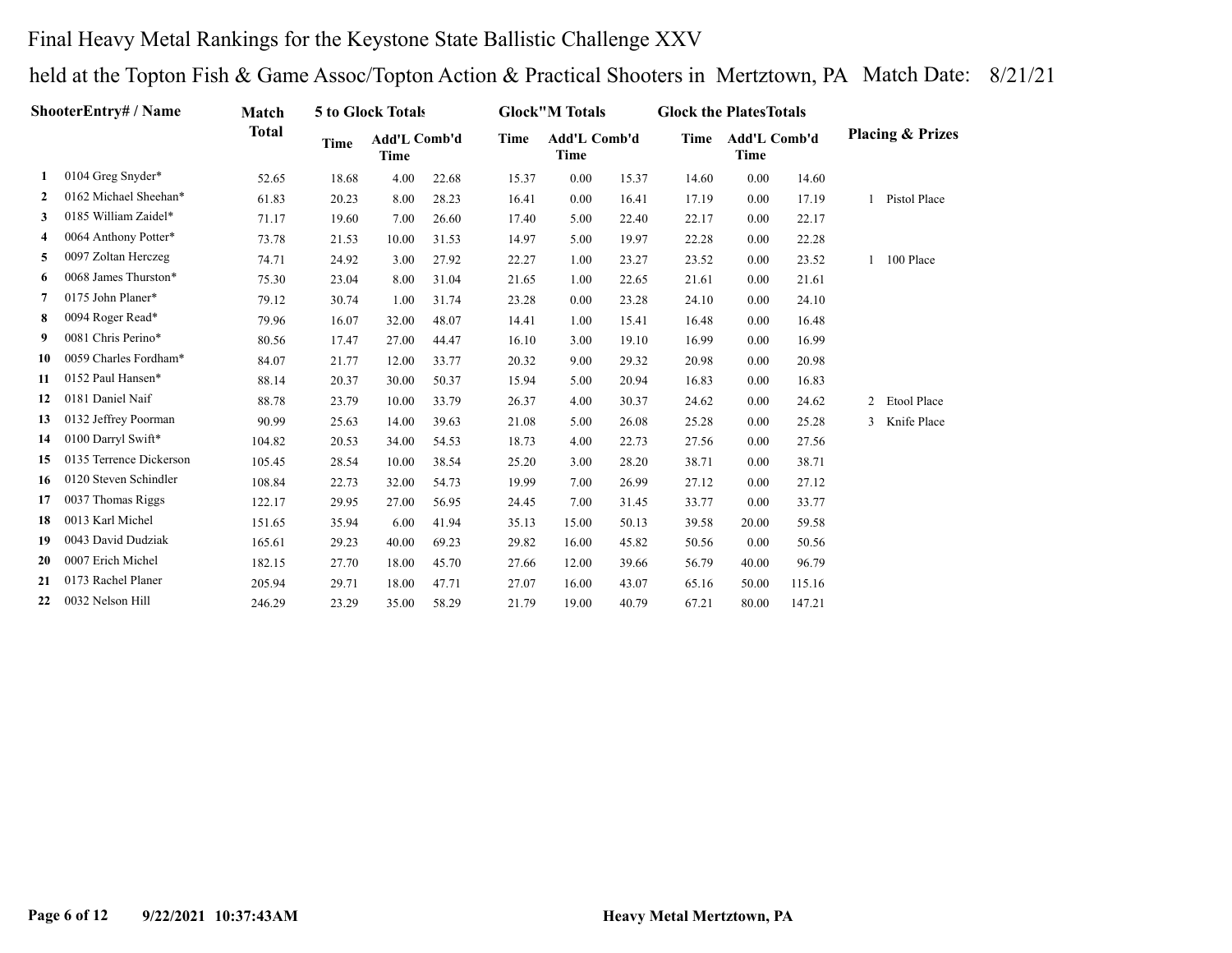## Final Major Sub Rankings for the Keystone State Ballistic Challenge XXV

|   | <b>ShooterEntry# / Name</b> | Match  |             | 5 to Glock Totals    |       |       | <b>Glock</b> "M Totals      |       | <b>Glock the Plates Totals</b> |                      |       |                             |
|---|-----------------------------|--------|-------------|----------------------|-------|-------|-----------------------------|-------|--------------------------------|----------------------|-------|-----------------------------|
|   |                             | Total  | <b>Time</b> | Add'L Comb'd<br>Time |       | Time  | Add'L Comb'd<br><b>Time</b> |       | Time                           | Add'L Comb'd<br>Time |       | <b>Placing &amp; Prizes</b> |
|   | 0149 Paul Hansen*           | 43.04  | 14.45       | 0.00                 | 14.45 | 11.73 | 0.00                        | 11.73 | 16.86                          | 0.00                 | 16.86 | 100 Place                   |
|   | 0203 Charles Fordham*       | 67.32  | 16.19       | .00                  | 17.19 | 15.49 | 0.00                        | 15.49 | 24.64                          | 10.00                | 34.64 |                             |
| 3 | 0096 Zoltan Herczeg         | 71.77  | 15.84       | 4.00                 | 19.84 | 14.89 | 0.00                        | 15.89 | 26.04                          | 10.00                | 36.04 | 100 Place                   |
| 4 | 0015 Frederick Michel*      | 117.20 | 21.63       | 6.00                 | 27.63 | 21.83 | $00$ .                      | 22.83 | 36.74                          | 30.00                | 66.74 |                             |
|   | 0012 Karl Michel            | 119.10 | 19.46       | 15.00                | 34.46 | 20.14 | 2.00                        | 22.14 | 32.50                          | 30.00                | 62.50 | Etool Place                 |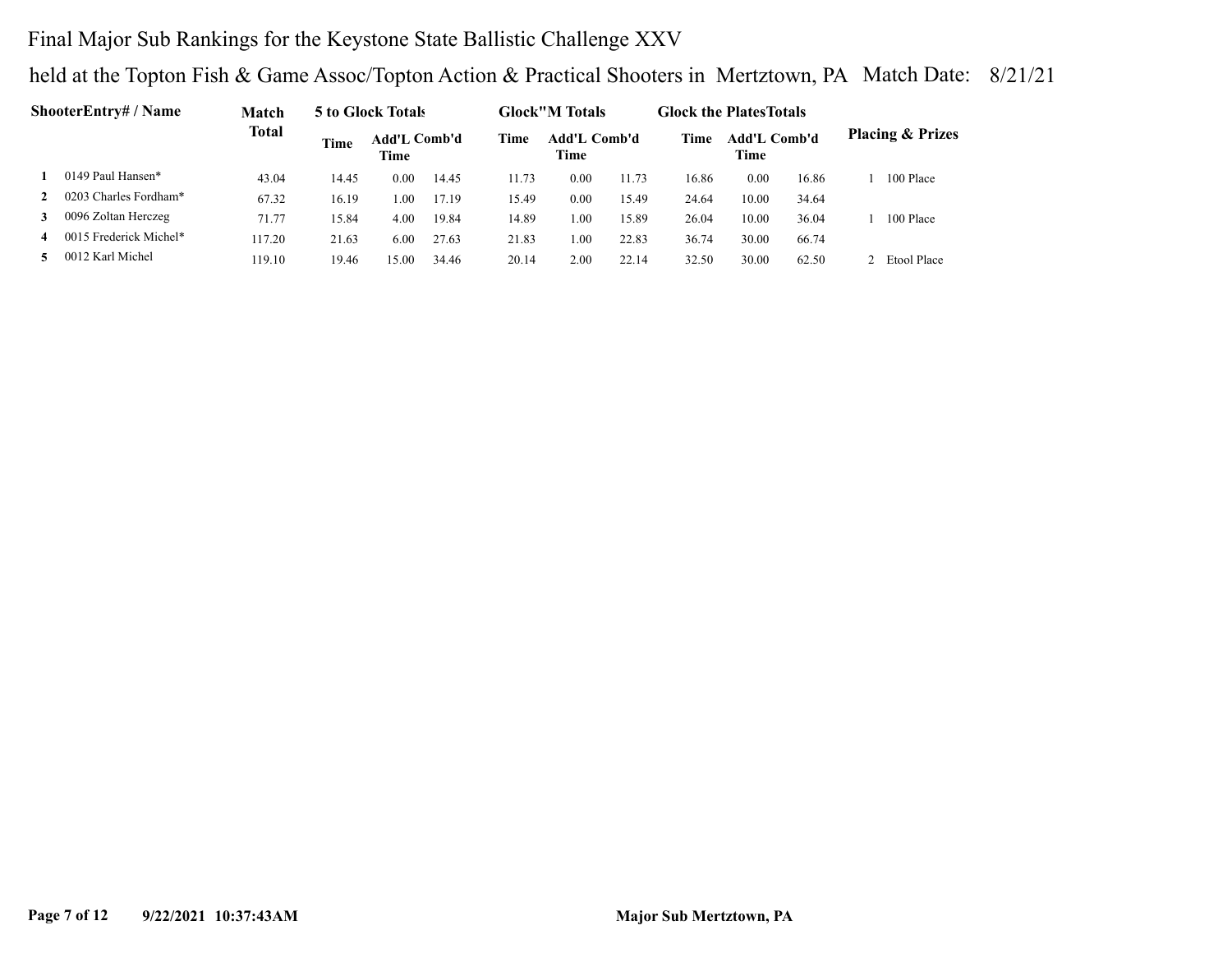## Final Master Stock Rankings for the Keystone State Ballistic Challenge XXV

|              | ShooterEntry# / Name    | Match  |             | 5 to Glock Totals    |       |       | <b>Glock</b> "M Totals |       | <b>Glock the Plates Totals</b> |                             |       |                |                             |
|--------------|-------------------------|--------|-------------|----------------------|-------|-------|------------------------|-------|--------------------------------|-----------------------------|-------|----------------|-----------------------------|
|              |                         | Total  | <b>Time</b> | Add'L Comb'd<br>Time |       | Time  | Add'L Comb'd<br>Time   |       | Time                           | <b>Add'L Comb'd</b><br>Time |       |                | <b>Placing &amp; Prizes</b> |
| 1            | 0055 Robert Evans*      | 42.87  | 16.16       | 0.00                 | 16.16 | 13.49 | 0.00                   | 13.49 | 13.22                          | 0.00                        | 13.22 | $\overline{2}$ | 100 Place                   |
| $\mathbf{2}$ | 0142 Jeffrey Bucci*     | 44.83  | 16.49       | 0.00                 | 16.49 | 13.99 | 1.00                   | 14.99 | 13.35                          | 0.00                        | 13.35 |                | Pistol Place                |
| 3            | 0167 Phillip DeGrande*  | 47.04  | 18.48       | 2.00                 | 20.48 | 13.53 | 0.00                   | 13.53 | 13.03                          | 0.00                        | 13.03 | $\mathbf{3}$   | 75 Place                    |
| 4            | 0103 Greg Snyder*       | 49.19  | 17.59       | 4.00                 | 21.59 | 14.71 | 0.00                   | 14.71 | 12.89                          | 0.00                        | 12.89 |                |                             |
| 5            | 0092 Rodney Leeber*     | 50.49  | 17.07       | 3.00                 | 20.07 | 16.20 | 0.00                   | 16.20 | 14.22                          | 0.00                        | 14.22 |                |                             |
| 6            | 0161 Michael Sheehan*   | 61.39  | 18.67       | 6.00                 | 24.67 | 15.06 | 1.00                   | 16.06 | 20.66                          | 0.00                        | 20.66 |                |                             |
| 7            | 0151 Paul Hansen*       | 61.91  | 21.40       | 4.00                 | 25.40 | 15.88 | 3.00                   | 18.88 | 17.63                          | 0.00                        | 17.63 |                |                             |
| 8            | 0208 Tim Rawcliffe      | 63.94  | 25.09       | 0.00                 | 25.09 | 20.79 | 1.00                   | 21.79 | 17.06                          | 0.00                        | 17.06 |                |                             |
| 9            | 0063 Anthony Potter*    | 66.31  | 17.96       | 8.00                 | 25.96 | 11.91 | 9.00                   | 20.91 | 19.44                          | 0.00                        | 19.44 |                |                             |
| 10           | 0145 Michael Prodan*    | 67.63  | 15.07       | 18.00                | 33.07 | 13.65 | 3.00                   | 16.65 | 17.91                          | 0.00                        | 17.91 |                |                             |
| 11           | 0067 James Thurston*    | 70.55  | 22.74       | 6.00                 | 28.74 | 20.14 | 2.00                   | 22.14 | 19.67                          | 0.00                        | 19.67 |                |                             |
| 12           | 0156 Daniel Wang*       | 73.09  | 18.86       | 19.00                | 37.86 | 16.79 | 1.00                   | 17.79 | 17.44                          | 0.00                        | 17.44 |                |                             |
| 13           | 0174 John Planer*       | 74.69  | 26.49       | 5.00                 | 31.49 | 25.49 | 0.00                   | 25.49 | 17.71                          | 0.00                        | 17.71 |                |                             |
| 14           | 0049 Michael Keglovitz  | 76.65  | 26.94       | 1.00                 | 27.94 | 25.22 | 2.00                   | 27.22 | 21.49                          | 0.00                        | 21.49 |                |                             |
| 15           | 0025 Paul Robinson      | 81.21  | 20.02       | 13.00                | 33.02 | 15.56 | 9.00                   | 24.56 | 23.63                          | 0.00                        | 23.63 |                |                             |
| 16           | 0052 Nicholas Keglovitz | 88.64  | 22.79       | 11.00                | 33.79 | 25.20 | 4.00                   | 29.20 | 25.65                          | 0.00                        | 25.65 |                |                             |
| 17           | 0116 Tome Young*        | 93.38  | 20.53       | 20.00                | 40.53 | 18.80 | 13.00                  | 31.80 | 21.05                          | 0.00                        | 21.05 |                | 50 Random                   |
| 18           | 0210 Michael Coogan     | 98.42  | 22.86       | 26.00                | 48.86 | 20.67 | 5.00                   | 25.67 | 23.89                          | 0.00                        | 23.89 |                |                             |
| 19           | 0017 Frederick Michel*  | 114.87 | 29.32       | 18.00                | 47.32 | 31.02 | 4.00                   | 35.02 | 32.53                          | 0.00                        | 32.53 |                |                             |
| 20           | 0187 Glenn Meyer*       | 118.88 | 23.71       | 37.00                | 60.71 | 19.65 | 18.00                  | 37.65 | 20.52                          | 0.00                        | 20.52 |                |                             |
| 21           | 0042 David Dudziak      | 123.78 | 27.18       | 19.00                | 46.18 | 29.95 | 12.00                  | 41.95 | 35.65                          | 0.00                        | 35.65 |                |                             |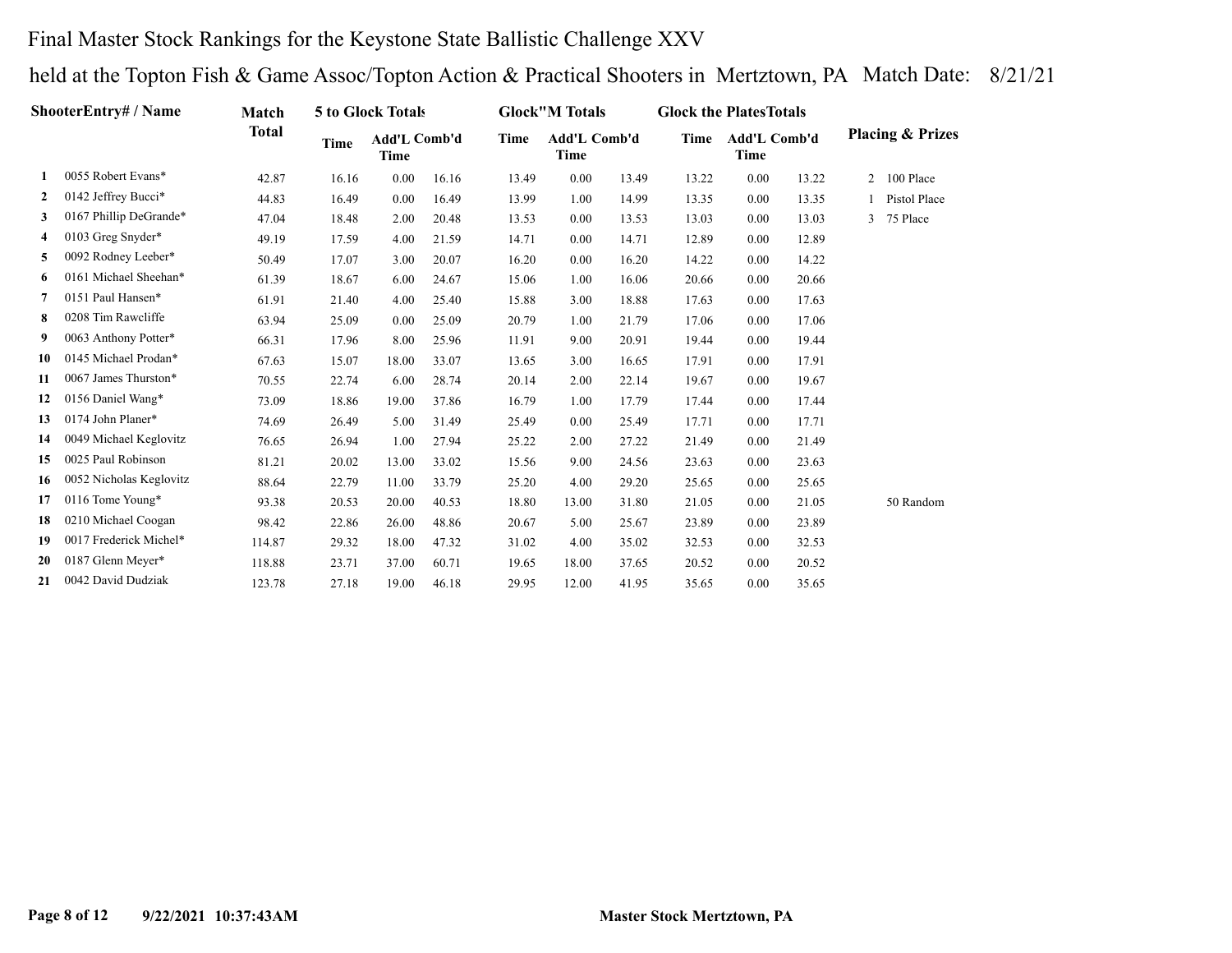## Final SubCompact Rankings for the Keystone State Ballistic Challenge XXV

|              | ShooterEntry# / Name    | Match        |       | 5 to Glock Totals    |       |       | <b>Glock</b> "M Totals |       | <b>Glock the Plates Totals</b> |                      |       |                |                             |
|--------------|-------------------------|--------------|-------|----------------------|-------|-------|------------------------|-------|--------------------------------|----------------------|-------|----------------|-----------------------------|
|              |                         | <b>Total</b> | Time  | Add'L Comb'd<br>Time |       | Time  | Add'L Comb'd<br>Time   |       | Time                           | Add'L Comb'd<br>Time |       |                | <b>Placing &amp; Prizes</b> |
|              | 0140 Jeffrey Bucci*     | 47.45        | 16.49 | 4.00                 | 20.49 | 12.31 | 0.00                   | 12.31 | 14.65                          | 0.00                 | 14.65 |                | 100 Place                   |
| $\mathbf{2}$ | 0143 Michael Prodan*    | 56.76        | 15.43 | 6.00                 | 21.43 | 17.57 | 3.00                   | 20.57 | 14.76                          | 0.00                 | 14.76 |                |                             |
| 3            | 0089 Rodney Leeber*     | 58.18        | 18.94 | 8.00                 | 26.94 | 15.28 | 0.00                   | 15.28 | 15.96                          | 0.00                 | 15.96 |                |                             |
| 4            | 0159 Michael Sheehan*   | 60.69        | 17.07 | 7.00                 | 24.07 | 15.86 | 2.00                   | 17.86 | 18.76                          | 0.00                 | 18.76 |                |                             |
| 5            | 0148 Paul Hansen*       | 64.02        | 21.20 | 1.00                 | 22.20 | 15.37 | 5.00                   | 20.37 | 21.45                          | 0.00                 | 21.45 |                |                             |
| 6            | 0112 Charles Chiao      | 79.51        | 25.32 | 8.00                 | 33.32 | 23.14 | 0.00                   | 23.14 | 23.05                          | 0.00                 | 23.05 |                | 100 Place                   |
| 7            | 0118 Steven Schindler   | 85.26        | 21.70 | 14.00                | 35.70 | 18.73 | 7.00                   | 25.73 | 23.83                          | 0.00                 | 23.83 | $\overline{2}$ | Etool Place                 |
| 8            | 0047 Michael Keglovitz  | 85.97        | 26.58 | 4.00                 | 30.58 | 25.20 | 0.00                   | 25.20 | 30.19                          | 0.00                 | 30.19 | 3              | Knife Place                 |
| 9            | 0022 Paul Robinson      | 92.40        | 19.06 | 19.00                | 38.06 | 16.80 | 9.00                   | 25.80 | 28.54                          | 0.00                 | 28.54 |                |                             |
| 10           | 0180 Daniel Naif        | 96.39        | 26.39 | 20.00                | 46.39 | 23.87 | 3.00                   | 26.87 | 23.13                          | 0.00                 | 23.13 |                |                             |
| 11           | 0194 Edward Zebedies Jr | 100.88       | 30.38 | 10.00                | 40.38 | 29.79 | 1.00                   | 30.79 | 29.71                          | 0.00                 | 29.71 |                |                             |
| 12           | 0014 Frederick Michel*  | 127.01       | 33.31 | 11.00                | 44.31 | 34.73 | 10.00                  | 44.73 | 37.97                          | 0.00                 | 37.97 |                |                             |
| 13           | 0030 Nelson Hill        | 137.23       | 23.29 | 26.00                | 49.29 | 22.74 | 13.00                  | 35.74 | 42.20                          | 10.00                | 52.20 |                |                             |
| 14           | 0158 Nicole Figueroa    | 140.89       | 28.70 | 26.00                | 54.70 | 36.45 | 1.00                   | 37.45 | 48.74                          | 0.00                 | 48.74 |                |                             |
| 15           | 0039 David Dudziak      | 177.76       | 26.67 | 27.00                | 53.67 | 25.66 | 22.00                  | 47.66 | 76.43                          | 0.00                 | 76.43 |                |                             |
| 16           | 0164 Zach Skigen        | 194.13       | 28.95 | 47.00                | 75.95 | 31.55 | 6.00                   | 37.55 | 50.63                          | 30.00                | 80.63 |                |                             |
| 17           | 0126 Todd Miller        | 217.07       | 25.02 | 54.00                | 79.02 | 22.36 | 29.00                  | 51.36 | 36.69                          | 50.00                | 86.69 |                |                             |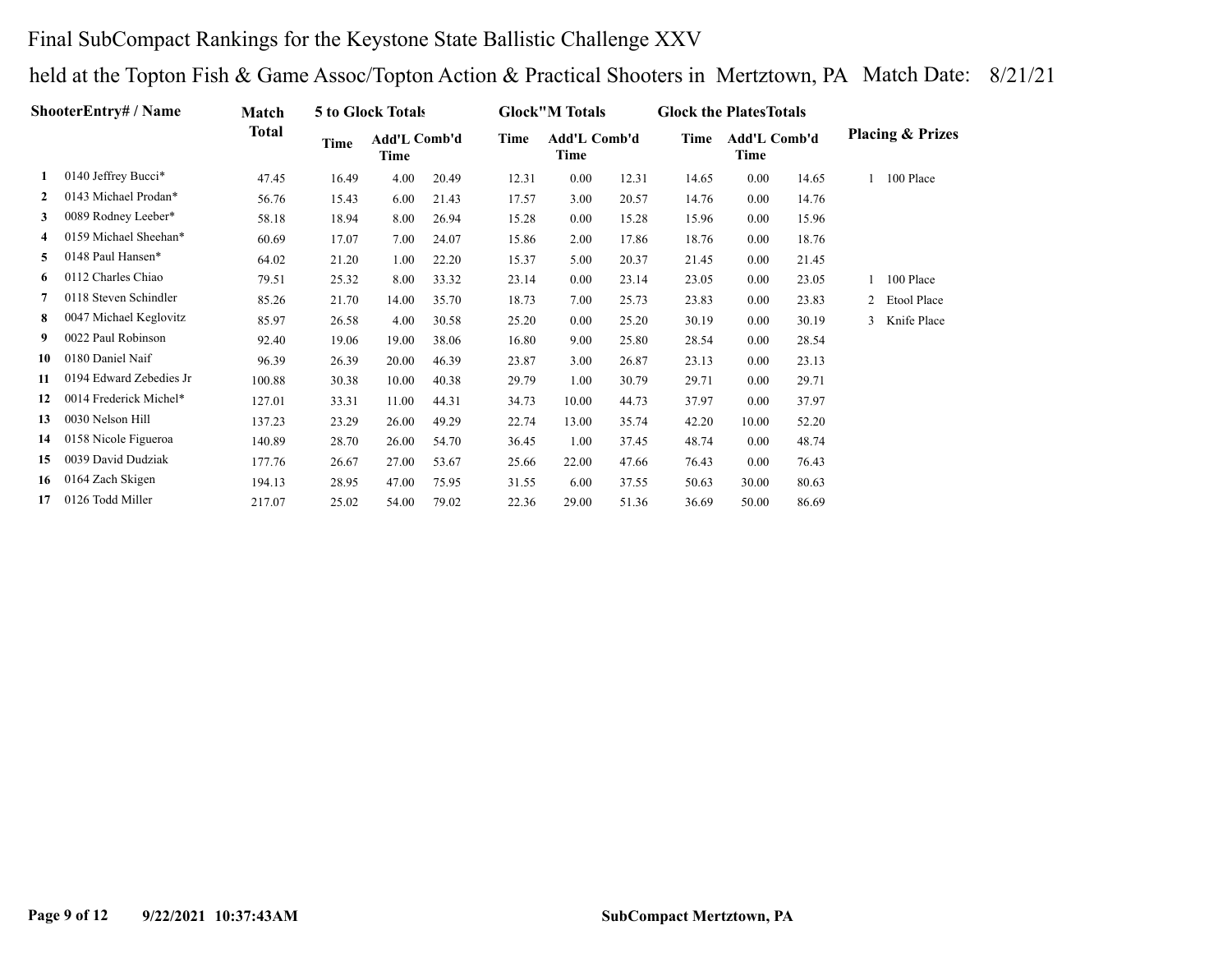## Final Unlimited Rankings for the Keystone State Ballistic Challenge XXV

|              | ShooterEntry# / Name   | Match        |             | 5 to Glock Totals           |        |       | <b>Glock</b> "M Totals             |        | <b>Glock the Plates Totals</b> |                             |       |                             |
|--------------|------------------------|--------------|-------------|-----------------------------|--------|-------|------------------------------------|--------|--------------------------------|-----------------------------|-------|-----------------------------|
|              |                        | <b>Total</b> | <b>Time</b> | Add'L Comb'd<br><b>Time</b> |        | Time  | <b>Add'L Comb'd</b><br><b>Time</b> |        | Time                           | <b>Add'L Comb'd</b><br>Time |       | <b>Placing &amp; Prizes</b> |
| 1            | 0106 Jimmy Sheu*       | 42.81        | 12.90       | 8.00                        | 20.90  | 11.17 | 0.00                               | 11.17  | 10.74                          | 0.00                        | 10.74 | Pistol Place                |
| $\mathbf{2}$ | 0102 Greg Snyder*      | 43.50        | 15.58       | 1.00                        | 16.58  | 13.98 | 0.00                               | 13.98  | 12.94                          | 0.00                        | 12.94 |                             |
| 3            | 0198 Alan Brooks Jr.*  | 44.28        | 15.97       | 1.00                        | 16.97  | 13.20 | 1.00                               | 14.20  | 13.11                          | 0.00                        | 13.11 |                             |
| 4            | 0028 Harry Russell*    | 47.69        | 17.59       | 2.00                        | 19.59  | 14.79 | 0.00                               | 14.79  | 13.31                          | 0.00                        | 13.31 |                             |
| 5            | 0178 Matthew Tufano    | 49.45        | 16.66       | 5.00                        | 21.66  | 14.76 | 0.00                               | 14.76  | 13.03                          | 0.00                        | 13.03 | 1 100 Place                 |
| 6            | 0184 William Zaidel*   | 50.12        | 18.22       | 1.00                        | 19.22  | 14.02 | 3.00                               | 17.02  | 13.88                          | 0.00                        | 13.88 |                             |
| 7            | 0091 Rodney Leeber*    | 51.21        | 17.31       | 1.00                        | 18.31  | 15.24 | 1.00                               | 16.24  | 16.66                          | 0.00                        | 16.66 |                             |
| 8            | 0186 Glenn Meyer*      | 62.64        | 19.61       | 8.00                        | 27.61  | 16.14 | 2.00                               | 18.14  | 16.89                          | 0.00                        | 16.89 |                             |
| 9            | 0080 Chris Perino*     | 64.38        | 14.01       | 15.00                       | 29.01  | 12.57 | 8.00                               | 20.57  | 14.80                          | 0.00                        | 14.80 |                             |
| 10           | 0171 Jeff Detrick      | 65.95        | 20.21       | 7.00                        | 27.21  | 12.46 | 11.00                              | 23.46  | 15.28                          | 0.00                        | 15.28 | 2 Etool Place               |
| 11           | 0058 Charles Fordham*  | 69.28        | 15.71       | 13.00                       | 28.71  | 13.54 | 9.00                               | 22.54  | 18.03                          | 0.00                        | 18.03 |                             |
| 12           | 0099 Douglas Henderson | 71.02        | 22.89       | 2.00                        | 24.89  | 18.09 | 5.00                               | 23.09  | 23.04                          | 0.00                        | 23.04 | 3 Knife Place               |
| 13           | 0048 Michael Keglovitz | 76.69        | 25.69       | 3.00                        | 28.69  | 25.08 | 0.00                               | 25.08  | 22.92                          | 0.00                        | 22.92 |                             |
| 14           | 0024 Paul Robinson     | 78.66        | 21.21       | 8.00                        | 29.21  | 19.78 | 4.00                               | 23.78  | 25.67                          | 0.00                        | 25.67 |                             |
| 15           | 0084 Scott Perino      | 78.70        | 26.82       | 7.00                        | 33.82  | 21.55 | 1.00                               | 22.55  | 22.33                          | 0.00                        | 22.33 |                             |
| 16           | 0155 Daniel Wang*      | 79.29        | 18.22       | 13.00                       | 31.22  | 15.90 | 10.00                              | 25.90  | 22.17                          | 0.00                        | 22.17 |                             |
| 17           | 0066 James Thurston*   | 79.92        | 20.98       | 14.00                       | 34.98  | 19.83 | 2.00                               | 21.83  | 23.11                          | 0.00                        | 23.11 |                             |
| 18           | 0138 Anthony Leonetti  | 92.29        | 22.87       | 23.00                       | 45.87  | 23.77 | 0.00                               | 23.77  | 22.65                          | 0.00                        | 22.65 |                             |
| 19           | 0188 Tamire McKenna    | 93.65        | 32.59       | 7.00                        | 39.59  | 29.23 | 0.00                               | 29.23  | 24.83                          | 0.00                        | 24.83 |                             |
| 20           | 0041 David Dudziak     | 111.33       | 30.69       | 10.00                       | 40.69  | 26.32 | 11.00                              | 37.32  | 33.32                          | 0.00                        | 33.32 |                             |
| 21           | 0071 Derik Charles     | 116.59       | 33.66       | 16.00                       | 49.66  | 32.01 | 9.00                               | 41.01  | 25.92                          | 0.00                        | 25.92 |                             |
| 22           | 0182 Brian Ux          | 149.21       | 25.21       | 50.00                       | 75.21  | 27.05 | 12.00                              | 39.05  | 34.95                          | 0.00                        | 34.95 |                             |
| 23           | 0204 Joshua Itkin      | 166.92       | 21.05       | 4.00                        | 25.05  | 63.98 | 60.00                              | 123.98 | 17.89                          | 0.00                        | 17.89 | 50 Random                   |
| 24           | 0123 Randi Kremer      | 242.31       | 44.51       | 65.00                       | 109.51 | 34.62 | 12.00                              | 46.62  | 46.18                          | 40.00                       | 86.18 |                             |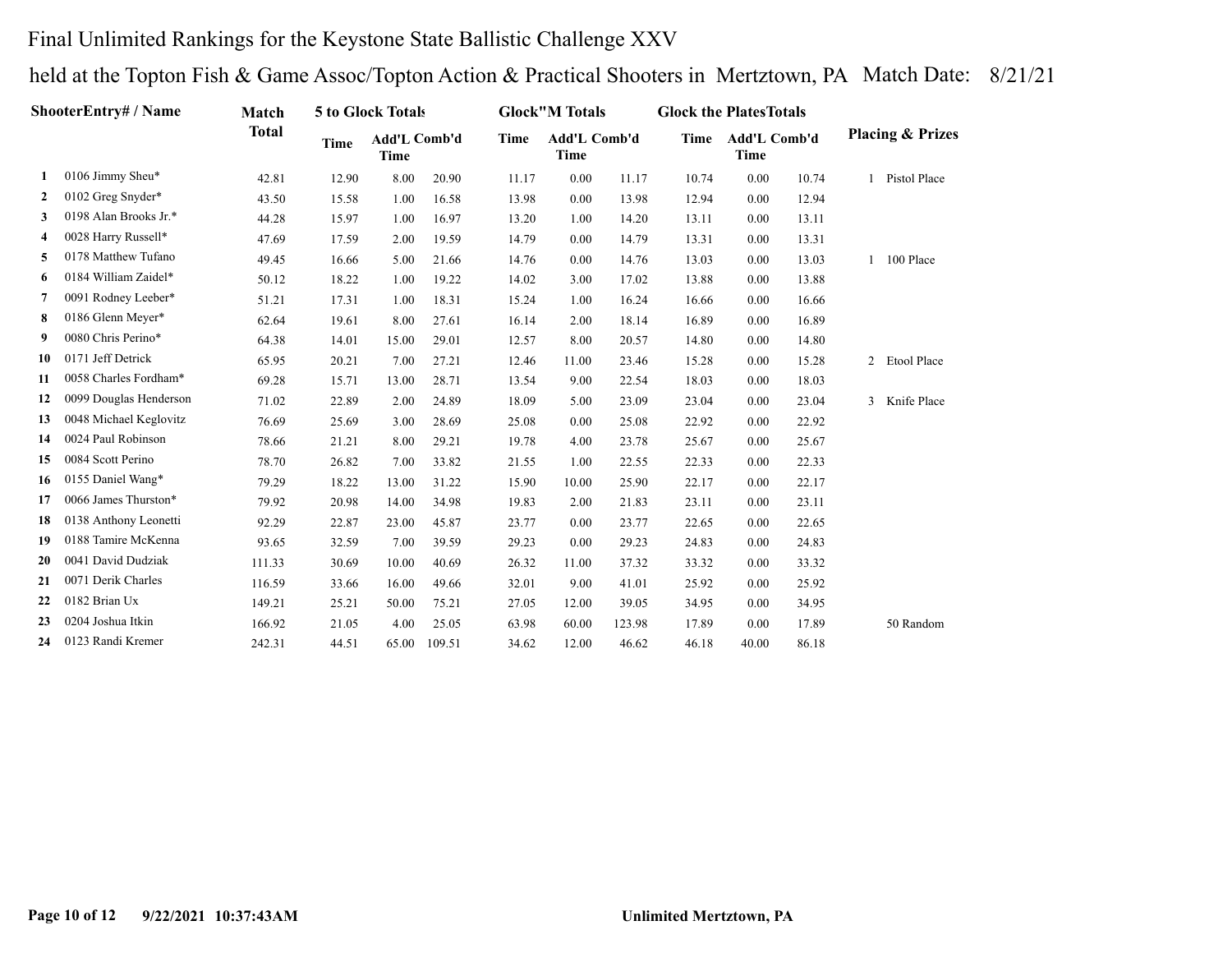#### **Final Team Rankings for the Keystone State Ballistic Challenge XXV**

# **held at the Topton Fish & Game Assoc/Topton Action & Practical Shooters in Mertztown, PA** Match Date: 8/21/21

**Civilian**

| <b>Standing</b>     | <b>Score</b>     | <b>Team Name</b>          | <b>Team Members</b>                                                                            |  |
|---------------------|------------------|---------------------------|------------------------------------------------------------------------------------------------|--|
|                     | 276.01<br>394.70 | <b>GSS</b><br>NJ GLOCKERS | Steven Schindler, Rachel Planer, Thomas Riggs<br>Karl Michel, Terrence Dickerson, Erich Michel |  |
| Guardian            |                  |                           |                                                                                                |  |
| <b>Standing</b>     | <b>Score</b>     | <b>Team Name</b>          | <b>Team Members</b>                                                                            |  |
|                     | 326.99           | PRIZE PATROL              | Douglas Henderson, Anthony Leonetti, Skip Loughlin                                             |  |
| <b>Master Stock</b> |                  |                           |                                                                                                |  |
| <b>Standing</b>     | <b>Score</b>     | <b>Team Name</b>          | <b>Team Members</b>                                                                            |  |
|                     | 159.50           | NYPD FTS                  | Jeffrey Bucci*, Michael Prodan*, Phillip DeGrande*                                             |  |
|                     | 235.84           | <b>MCSS</b>               | James Thurston*, Nicholas Keglovitz, Michael Keglovitz                                         |  |